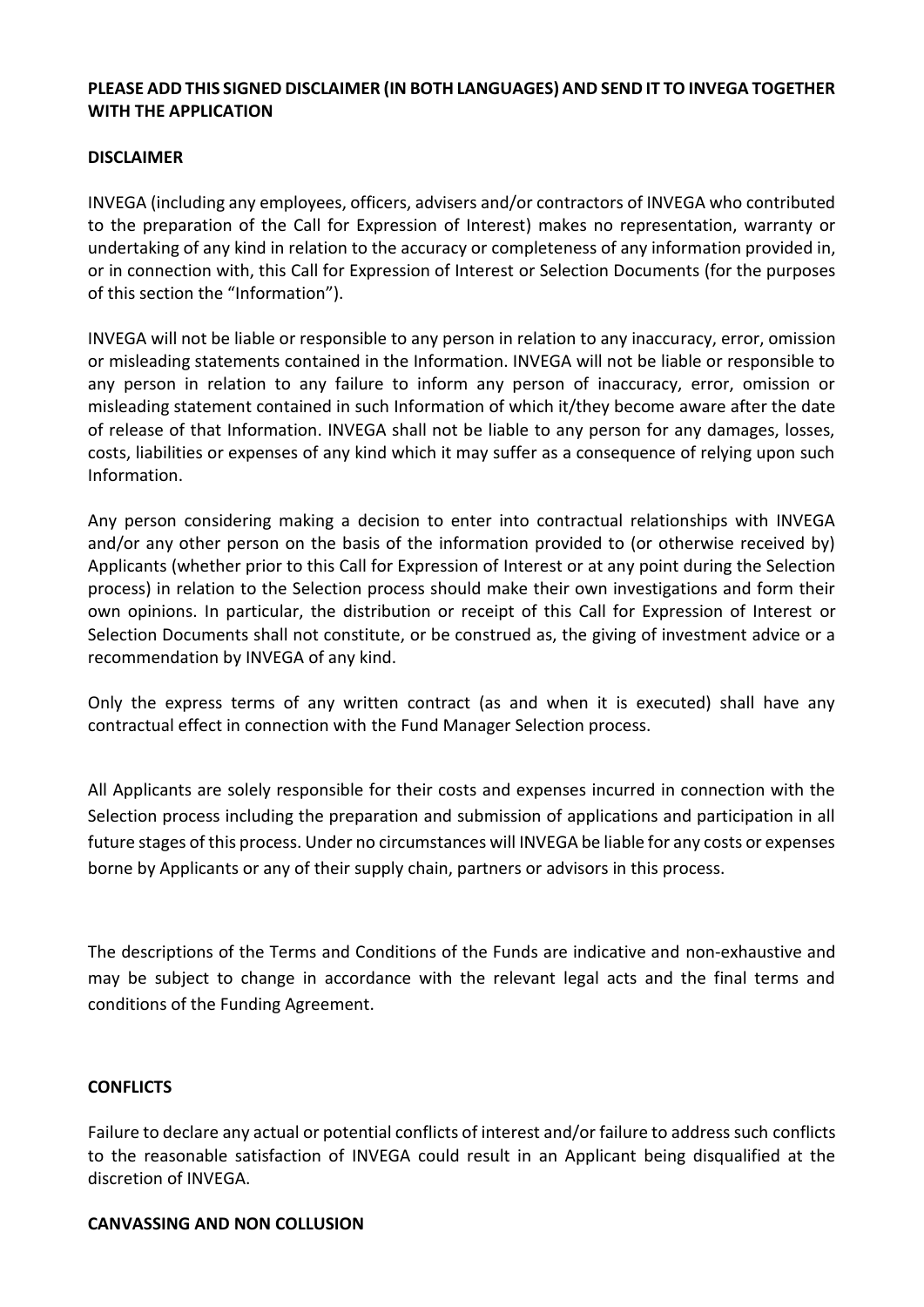INVEGA reserves the right to disqualify (without prejudice to any other civil remedies available to INVEGA and without prejudice to any criminal liability which such conduct by an Applicant may attract) any Applicant who, in connection with this Call for Expression of Interest:

(i) offers any inducement, fee or reward to any Board member, employee or officer of INVEGA or any person acting as an adviser for INVEGA in connection with this Call for Expression of Interest;

(ii) contacts any Board member, employee or officer of INVEGA about any aspect of this Call for Expression of Interest in a manner not permitted by this Call for Expression of Interest;

(iii) enters into any agreement or arrangement with any other Applicant or potential Applicant to the effect that it shall refrain from making an application or as to the conditions of any application;

(iv) causes or induces any person to enter such agreement as is mentioned above or to inform the Applicant of the conditions of any rival application; or

(v) offers or agrees to pay or give or does pay or give any sum of money, inducement or valuable consideration directly or indirectly to any person for doing or having done or causing or having caused to be done in relation to any other application or proposed application.

## **COMMUNICATIONS**

Applicants should note that from the date that the Call for Expression of Interest has been issued, all clarifications in relation to the Call for Expression of Interest should be made exclusively through INVEGA as set out in this Call for Expression of Interest.

## **PUBLICITY**

Applicants shall not undertake (or permit to be undertaken) at any time, any publicity activity with any section of the media in relation to the Selection process other than with the prior written agreement of INVEGA. Such agreement shall extend to the content of any publicity. In this paragraph the word "media" includes (but without limitation) radio, television, newspapers, trade and specialist press, the internet and email accessible by the public at large and the representatives of such media.

I have read and agree with the disclaimer

(First name, surname and signature of the person submitting Expression of Interest (if a natural person) or authorised to submit the Expression of Interest on behalf of the Applicant (if a legal entity))

\_\_\_\_\_\_\_\_\_\_\_\_\_\_\_\_\_\_\_\_\_\_\_\_\_\_\_\_\_\_\_\_\_\_\_\_\_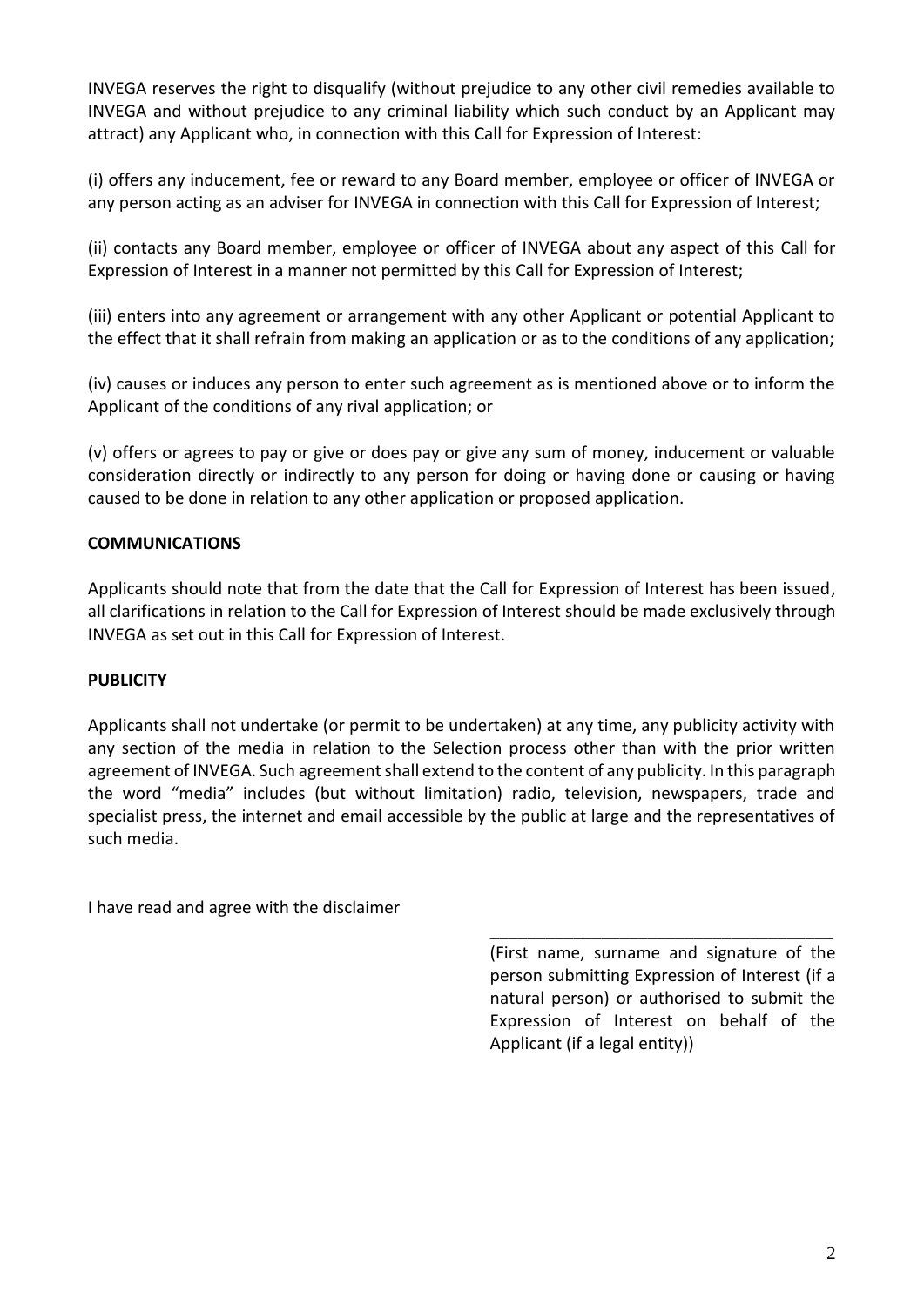

## **PRIVATE LIMITED LIABILITY COMPANY INVESTICIJŲ IR VERSLO GARANTIJOS**

**\_\_\_\_\_\_\_\_\_\_\_\_\_\_\_\_\_\_\_\_\_\_\_\_\_\_\_\_\_\_\_\_\_\_\_\_\_\_\_\_\_\_\_\_\_\_\_\_\_\_\_\_\_\_\_\_\_\_\_\_\_\_\_\_\_\_\_\_\_\_\_\_\_\_\_\_\_\_\_\_**

## Code 110084026, Konstitucijos pr. 7, 09308 Vilnius, tel: +370 5 210 75 10, email: [info@invega.lt,](mailto:info@invega.lt) Vilnius Branch of the state enterprise Centre of Registers, Lvovo g. 25, Vilnius, Settlement account A/S LT544010051003955860, AB Luminor bankas

APPROVED by the Chief Executive Officer of UAB INVESTICIJŲ IR VERSLO GARANTIJOS, Order No. B-[225] of 12 October 2021

# **CALL FOR EXPRESSION OF INTEREST SELECTION OF THE FUNDS MANAGERS**

#### **CONTENTS**

- I. INTRODUCTION
- II. DEFINITIONS
- III. ACTIONS EXPECTED OF THE SELECTED APPLICANT (FUND MANAGER)
- IV. EXPRESSION OF INTEREST
- V. SELECTION PROCESS

ANNEXES:

- 1. Terms and Conditions for the Financial Instrument
- 2. Application Form
- 3. Business Plan Requirements
- 4. Declarations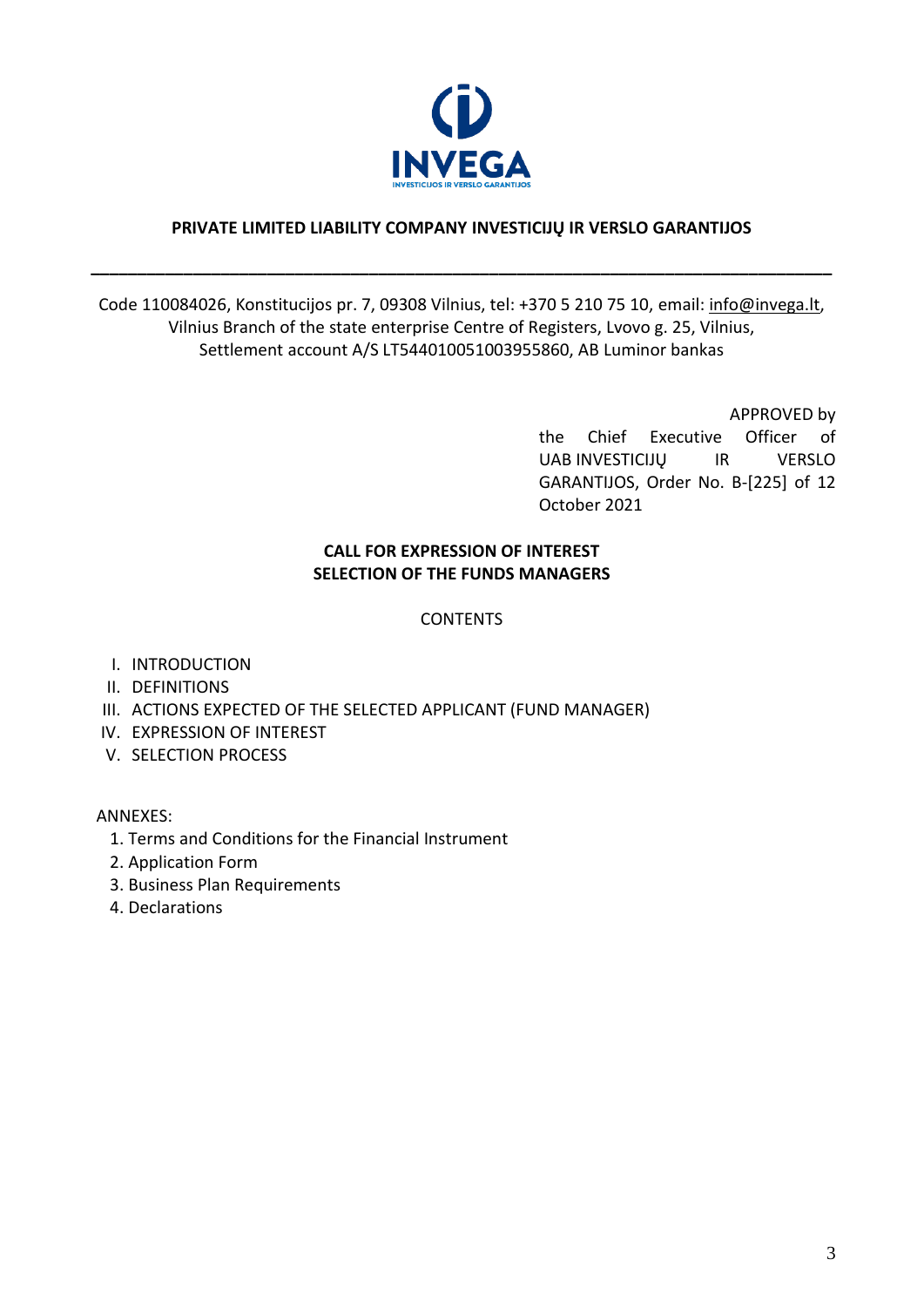#### **I. INTRODUCTION**

UAB INVESTICIJŲ IR VERSLO GARANTIJOS (hereafter referred as **INVEGA**) is launching a Call for Expression of Interest in order to identify a financial intermediaries (**Fund Manager** or **Financial Intermediary) to establish and manage two risk capital Fund** (as defined) **for the implementation of the Financial Instrument "Accelerator 2"**, which is funded by the State budget (hereafter referred as **Financial Instrument**) and consisting of three tiers:

1. Pre-seed Fund covering first and second tiers:

- **Pre-acceleration program** (as defined) focused on selection of founders or potential founders of teams, team building and support activities, including the provision of Grants (as defined), validation of ideas, products or services (hereafter referred as products) and business model;

- **Acceleration program** (as defined) for MSEs (as defined) and **investments in Pre-seed Fund Final Recipients**;

2. Seed Fund covering third tier:

- **investments in MSEs** (as defined)

in accordance with the terms and conditions set out herein.

The Financial Instrument is financed from the Innovation Promotion Fund (as defined), a fund-offunds established by the Ministry of Economy and Innovation of the Republic of Lithuania (hereafter referred as the **Ministry of Economy and Innovation**), the Ministry of Finance of the Republic of Lithuania (hereafter referred as the **Ministry of Finance)** and INVEGA. The conditions of the Innovation Promotion Fund and Financial Instrument have been described in the ex-ante market assessment as defined by Article 7 of the Law on National Promotional Institutions (as defined) carried out by the Ministry of Finance for the purpose of identifying market failures or suboptimal investment situations and the estimated level and scope of public investment needs and approved on the 25 March 2020 by the working group, formed by the order of Minister of Finance of the Republic of Lithuania No. 1K-112 dated 10 April 2019 (as amended from time to time) (hereafter referred as the **Ex-ante Assessment**). INVEGA has been appointed as the manager of the Innovation Promotion Fund in accordance with Article 2(3) of the Law on Innovation Promotion Fund (as defined) pursuant to the provisions of a funding agreement dated 30 December 2020 between INVEGA, the Ministry of Finance and the Ministry of Economy and Innovation.

The principal aim of the Innovation Promotion Fund is to promote investments in fundamental sciences and/or applied research and/or experimental development and/or innovation activities.

The Fund shall offer Pre-acceleration program, Acceleration programs and equity as well as quasiequity investments in viable MSEs consistent with the Ex-ante Assessment.

This Call for Expression of Interest has been prepared for financial intermediaries wishing to apply to be selected as the Fund Manager (hereafter referred as the **Applicant**) for the Financial Instrument and outlines the terms and conditions applicable to the selection of the Fund Manager. Applicants should express their interest by completing and submitting an Expression of Interest (as defined) in the manner provided for in this Call for Expression of Interest.

The process by which the Fund Manager is selected (hereafter referred as the **Selection**) and the ongoing implementation shall be conducted in compliance with applicable legal acts including the General Block Exemption Regulation (as defined), the Law on Small and Medium-sized Business Development (as defined), the Law on Innovation Promotion Fund (as defined), Resolution No 910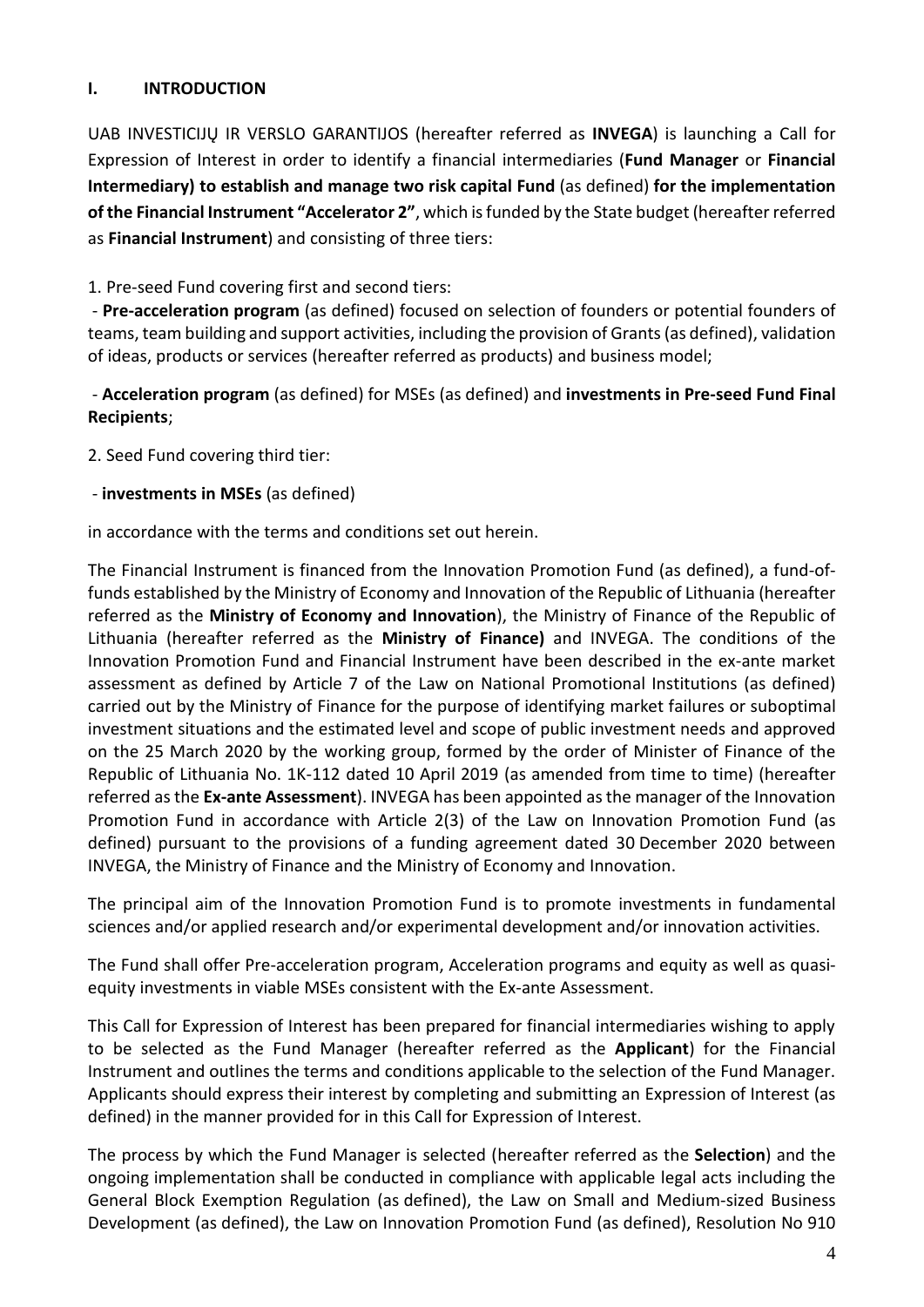(as defined), the Law on Informed Investors (as defined), the Law on Partnerships (as defined), the Civil Code of the Republic of Lithuania. Furthermore, following the Law of the Republic of Lithuania on Public Procurement the exemption foreseen in items 5 and 7 of Article 6 of the indicated law is applied for the Selection process.

# **II. DEFINITIONS**

In this Call for Expression of Interest, capitalized terms and expressions shall have the meaning attributed to them below unless the context otherwise requires:

| <b>Acceleration program</b>         | an acceleration program is an aggregate of planned activities providing<br>training (at least company building, team forming, legal, fundraising,<br>pitch, sales, product etc. trainings, consulting or lectures) lasting for at<br>least 10 weeks to at least 5 Pre-seed Fund Final Recipients selected as<br>a result of an earlier call and established procedure. The Acceleration<br>program's organizational structure and implementation principles shall<br>be similar for all Pre-seed Fund Final Recipients. The organizer of the<br>program co-operates with mentors, sector and<br>Acceleration<br>technology experts to support the Pre-seed Fund Final Recipients on<br>such issues as development, improvement and testing of the business<br>idea, products, team and business model in order to prepare these Pre-<br>seed Fund Final Recipients for attracting of external financing |  |
|-------------------------------------|---------------------------------------------------------------------------------------------------------------------------------------------------------------------------------------------------------------------------------------------------------------------------------------------------------------------------------------------------------------------------------------------------------------------------------------------------------------------------------------------------------------------------------------------------------------------------------------------------------------------------------------------------------------------------------------------------------------------------------------------------------------------------------------------------------------------------------------------------------------------------------------------------------|--|
| <b>Applicant</b>                    | legal entity or natural person or a group of legal entities or natural<br>persons applying to this Call for Expression of Interest organized by<br>INVEGA. For the avoidance of doubt, there is no requirement to have<br>already established a legal entity to act as Fund Manager                                                                                                                                                                                                                                                                                                                                                                                                                                                                                                                                                                                                                     |  |
| <b>Application Deadline</b>         | <b>13 December 2021</b>                                                                                                                                                                                                                                                                                                                                                                                                                                                                                                                                                                                                                                                                                                                                                                                                                                                                                 |  |
| <b>Business Plan</b>                | two business plans for each Pre-seed Fund and Seed Fund submitted                                                                                                                                                                                                                                                                                                                                                                                                                                                                                                                                                                                                                                                                                                                                                                                                                                       |  |
|                                     | by Applicants as part of an Expression of Interest containing all aspects                                                                                                                                                                                                                                                                                                                                                                                                                                                                                                                                                                                                                                                                                                                                                                                                                               |  |
|                                     | of information outlined in Annex 3                                                                                                                                                                                                                                                                                                                                                                                                                                                                                                                                                                                                                                                                                                                                                                                                                                                                      |  |
| Call for Expression of              | this document (including Annexes thereto) outlining the terms and                                                                                                                                                                                                                                                                                                                                                                                                                                                                                                                                                                                                                                                                                                                                                                                                                                       |  |
| <b>Interest</b>                     | conditions by which a Fund Manager will be selected for the Fund                                                                                                                                                                                                                                                                                                                                                                                                                                                                                                                                                                                                                                                                                                                                                                                                                                        |  |
| <b>Eligibility Criteria</b>         | the criteria the Expression of Interest and the Applicants must comply<br>with and which are listed in Section IV of this Call for Expression of<br>Interest                                                                                                                                                                                                                                                                                                                                                                                                                                                                                                                                                                                                                                                                                                                                            |  |
| <b>Ex-ante Assessment</b>           | has the meaning set out above in Section I of this Call for Expression of<br>Interest                                                                                                                                                                                                                                                                                                                                                                                                                                                                                                                                                                                                                                                                                                                                                                                                                   |  |
| <b>Expression of Interest</b>       | an application (including Annexes) by an Applicant with respect to the                                                                                                                                                                                                                                                                                                                                                                                                                                                                                                                                                                                                                                                                                                                                                                                                                                  |  |
|                                     | Fund, made in accordance with this Call for Expression of Interest                                                                                                                                                                                                                                                                                                                                                                                                                                                                                                                                                                                                                                                                                                                                                                                                                                      |  |
| <b>Final Recipient</b>              | MSE (as defined) which receives equity or quasi-equity financing from                                                                                                                                                                                                                                                                                                                                                                                                                                                                                                                                                                                                                                                                                                                                                                                                                                   |  |
|                                     | the Fund                                                                                                                                                                                                                                                                                                                                                                                                                                                                                                                                                                                                                                                                                                                                                                                                                                                                                                |  |
| <b>Fund</b>                         | Fund consisting of the Pre-seed Fund and the Seed Fund (separate legal                                                                                                                                                                                                                                                                                                                                                                                                                                                                                                                                                                                                                                                                                                                                                                                                                                  |  |
|                                     | entities) and financed from the Financial Instrument                                                                                                                                                                                                                                                                                                                                                                                                                                                                                                                                                                                                                                                                                                                                                                                                                                                    |  |
| <b>Fund</b><br><b>Manager</b><br>or | an entity to be selected by INVEGA, undertaking risk finance                                                                                                                                                                                                                                                                                                                                                                                                                                                                                                                                                                                                                                                                                                                                                                                                                                            |  |
| <b>Financial Intermediary</b>       | investments by providing long-term equity and/or quasi-equity                                                                                                                                                                                                                                                                                                                                                                                                                                                                                                                                                                                                                                                                                                                                                                                                                                           |  |
|                                     | financing, Pre-acceleration program and Acceleration programs in                                                                                                                                                                                                                                                                                                                                                                                                                                                                                                                                                                                                                                                                                                                                                                                                                                        |  |
|                                     | accordance with this Call for Expression of Interest                                                                                                                                                                                                                                                                                                                                                                                                                                                                                                                                                                                                                                                                                                                                                                                                                                                    |  |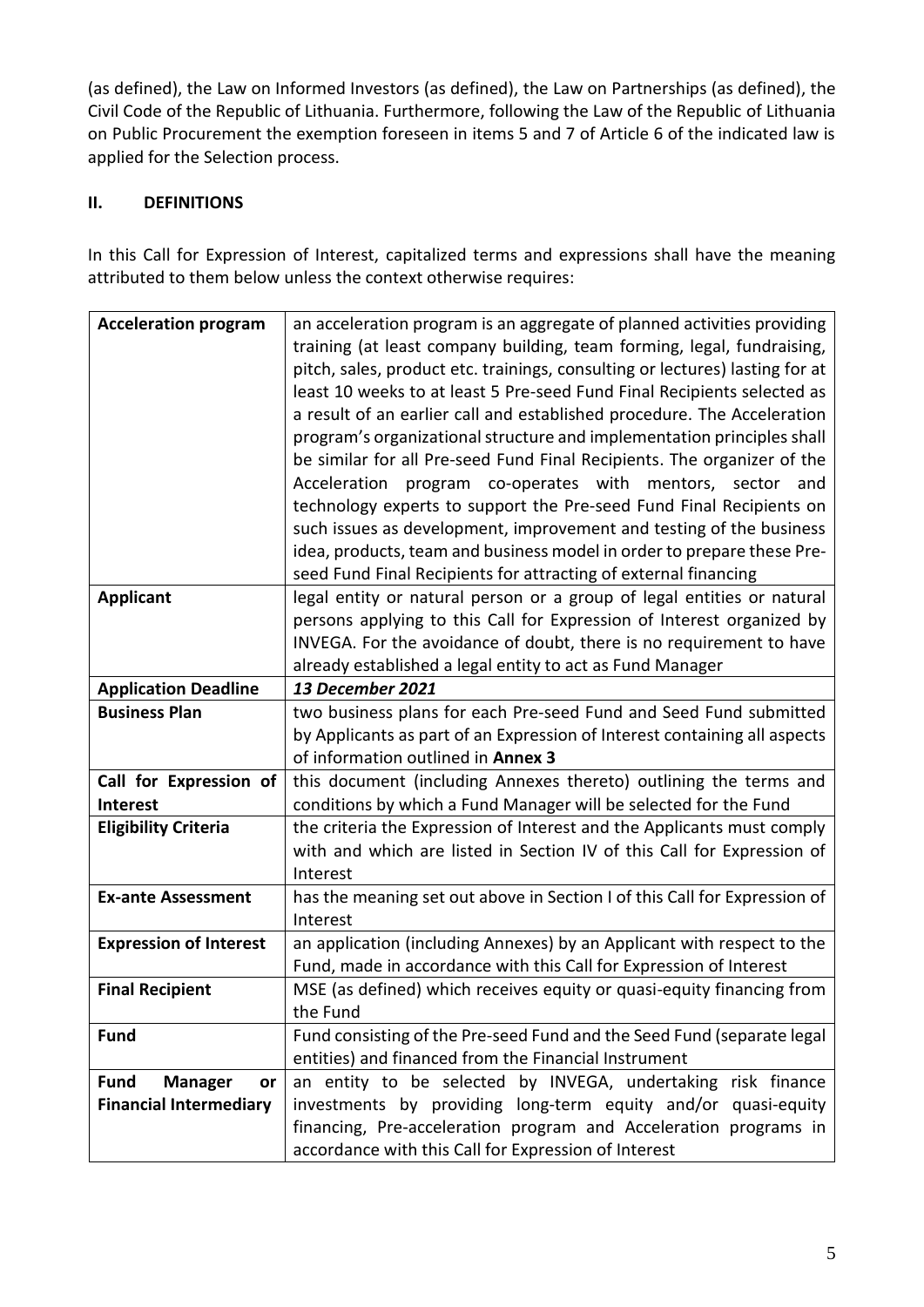| <b>Funding Agreement</b>         | a funding agreement entered into between the selected Fund Manager        |  |
|----------------------------------|---------------------------------------------------------------------------|--|
|                                  | and INVEGA for the implementation of the Financial Instrument based       |  |
|                                  | on this Call for Expression of Interest and the Selection. INVEGA, acting |  |
|                                  | as the Innovation Promotion Fund manager, will be an investor into the    |  |
|                                  | Fund                                                                      |  |
| <b>Block</b><br>General          | Commission Regulation (EU) No 651/2014 declaring certain categories       |  |
| Regulation<br>Exemption          | of aid compatible with the internal market in application of Articles 107 |  |
| or GBER                          | and 108 of the Treaty of 17 June 2014. In case the new regulation         |  |
|                                  | replacing Commission Regulation (EU) No 651/2014 is adopted or            |  |
|                                  | application period of Commission Regulation (EU) No 651/2014 is           |  |
|                                  | extended, the provision of investments under this Financial Instrument    |  |
|                                  | shall be extended                                                         |  |
| Grant                            | a fixed amount provided to the Participant during the Pre-acceleration    |  |
|                                  | program to enable the Participant to focus substantially all of his/her   |  |
|                                  | time on building the company and product for the period not exceeding     |  |
|                                  | 10 weeks. This period may be extended up to 4 additional weeks with       |  |
|                                  | the prior consent of the Pre-seed Fund Advisory Committee                 |  |
| <b>Innovation Promotion</b>      | the fund-of-funds established as defined by Article 4 of the Law on       |  |
| <b>Fund</b>                      | <b>Innovation Promotion Fund</b>                                          |  |
| <b>National</b><br>Law<br>on     | Law of the Republic of Lithuania on National Promotional Institutions     |  |
| Promotional                      |                                                                           |  |
| <b>Institutions</b>              |                                                                           |  |
| Informed<br>Law<br>on            | Law of the Republic of Lithuania on Collective Investment Undertakings    |  |
| <b>Investors</b>                 | Intended for Informed Investors                                           |  |
| Innovation<br>Law<br>on          | Law of the Republic of Lithuania on Innovation Promotion Fund             |  |
| <b>Promotion Fund</b>            |                                                                           |  |
| <b>Small</b><br>Law<br>and<br>on | Law of the Republic of Lithuania on Small and Medium-sized Business       |  |
| Medium-sized                     | Development                                                               |  |
| <b>Business Development</b>      |                                                                           |  |
| Law on Partnerships              | Law of the Republic of Lithuania on Partnerships                          |  |
| <b>Micro</b><br>small<br>or      | undertaking fulfilling the criteria established for micro or small        |  |
| enterprise (MSE)                 | enterprise in the Law on Small and Medium-sized<br><b>Business</b>        |  |
|                                  | Development                                                               |  |
| <b>Non-Cooperative</b>           | means any jurisdiction which does not co-operate with the EU in           |  |
| <b>Jurisdictions</b>             | relation to the application of internationally agreed tax standards       |  |
| Participant                      | natural person who participates in any of Pre-acceleration program        |  |
|                                  | activities or events. Participant may or may not receive a Grant          |  |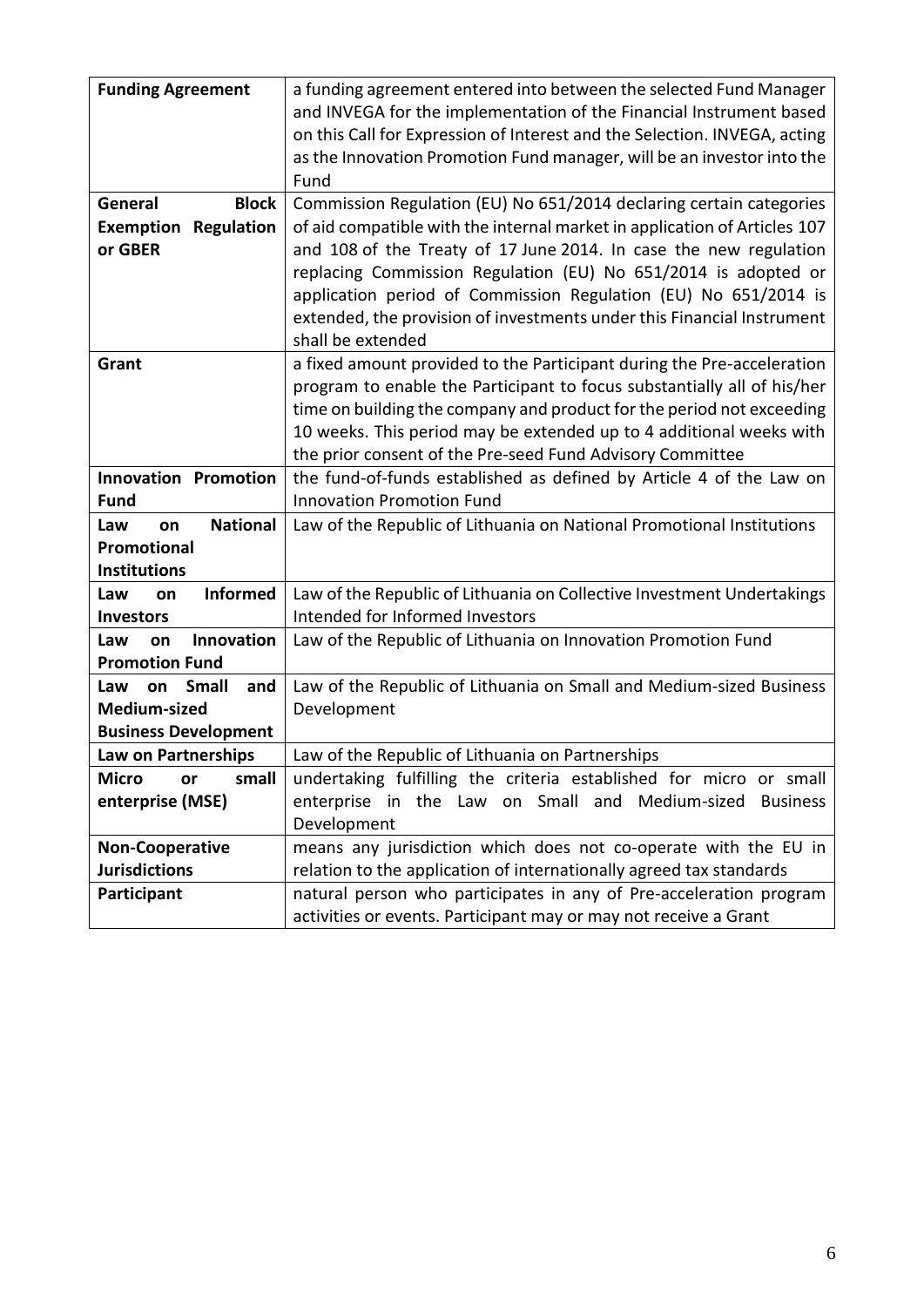| <b>Pre-acceleration</b>                 | a program dedicated to the development of the team and idea. Pre-                                                                        |
|-----------------------------------------|------------------------------------------------------------------------------------------------------------------------------------------|
| program                                 | acceleration program is an aggregate of planned events (inter alia                                                                       |
|                                         | events of potential founders selection, team formation, idea, product                                                                    |
|                                         | or business model generating events), activities (inter alia potential                                                                   |
|                                         | founders selection, team building and support, provision of Grants to                                                                    |
|                                         | some of Participants), consulting (inter alia of technology experts),                                                                    |
|                                         | mentoring, training (in the field of team formation, business idea                                                                       |
|                                         | formation, development and validation) provided to Pre-acceleration                                                                      |
|                                         | program Participants selected as a result of an earlier call and                                                                         |
|                                         | established procedure. The organizer of the Pre-acceleration program                                                                     |
|                                         | co-operates with mentors, sector and technology experts to support                                                                       |
|                                         | Participants on such issues as development, improvement and testing                                                                      |
|                                         | of the business idea, products, team and business model in order to                                                                      |
|                                         | prepare these Participants to establish new company and receive                                                                          |
|                                         | support for business growth through the Acceleration program and                                                                         |
|                                         | investment from the Pre-seed Fund                                                                                                        |
| <b>Pre-seed Fund</b>                    | one of the two funds financed from the Fund that provides the Pre-                                                                       |
|                                         | acceleration program, the Acceleration programs and equity and/or                                                                        |
|                                         | quasi-equity financing                                                                                                                   |
| <b>Fund</b><br>Pre-seed<br><b>Final</b> | MSE which receives equity and/or quasi-equity financing from the Pre-                                                                    |
| Recipient                               | seed Fund                                                                                                                                |
| <b>Resolution No 910</b>                | Resolution of the Government of the Republic of Lithuania on the                                                                         |
|                                         | Implementation of the Law on National Promotional Institutions of the                                                                    |
|                                         | Republic of Lithuania and the Law on the Innovation Promotion Fund                                                                       |
| <b>Selection</b>                        | of the Republic of Lithuania No 910, dated 12 September 2018<br>the process set out in this Call for Expression of Interest by which the |
|                                         | <b>Fund Manager is selected</b>                                                                                                          |
| <b>Selection Documents</b>              | the Call for Expression of Interest (including Annexes thereto) and any                                                                  |
|                                         | other information provided to the Applicants by INVEGA in writing and                                                                    |
|                                         | published on the website of INVEGA at:                                                                                                   |
|                                         | https://invega.lt/en/news/108/accelerator-2:1190                                                                                         |
| <b>Shortlist Criteria</b>               | the criteria applied by INVEGA at its sole discretion to assess the                                                                      |
|                                         | suitability of an Applicant(s) as a prospective Fund Manager with                                                                        |
|                                         | respect to the Financial Instrument, as set out in Section V of this Call                                                                |
|                                         | for Expression of Interest                                                                                                               |
| <b>Seed Fund</b>                        | one of the two funds financed from the Fund that provides equity                                                                         |
|                                         | and/or quasi-equity financing                                                                                                            |
| Final<br><b>Fund</b><br><b>Seed</b>     | MSE which receives equity and/or quasi-equity financing from the Seed                                                                    |
| Recipient                               | Fund                                                                                                                                     |

## **III. ACTIONS EXPECTED FROM THE SELECTED APPLICANT (FUND MANAGER)**

The Fund Manager shall be required to market, establish and implement the Fund, as provided for in this Call for Expression of Interest and in the Funding Agreement(s) to be signed between selected Fund Manager and INVEGA, and in full accordance with all applicable laws/regulations and best practice professional standards including with respect to environmental, social and governance issues.

Specifically, the Fund Manager will be responsible for, among other things:

(i) formulating an appropriate Fund structure (composed of the Pre-seed Fund and the Seed Fund) to facilitate external investments into Final Recipients, establishing the required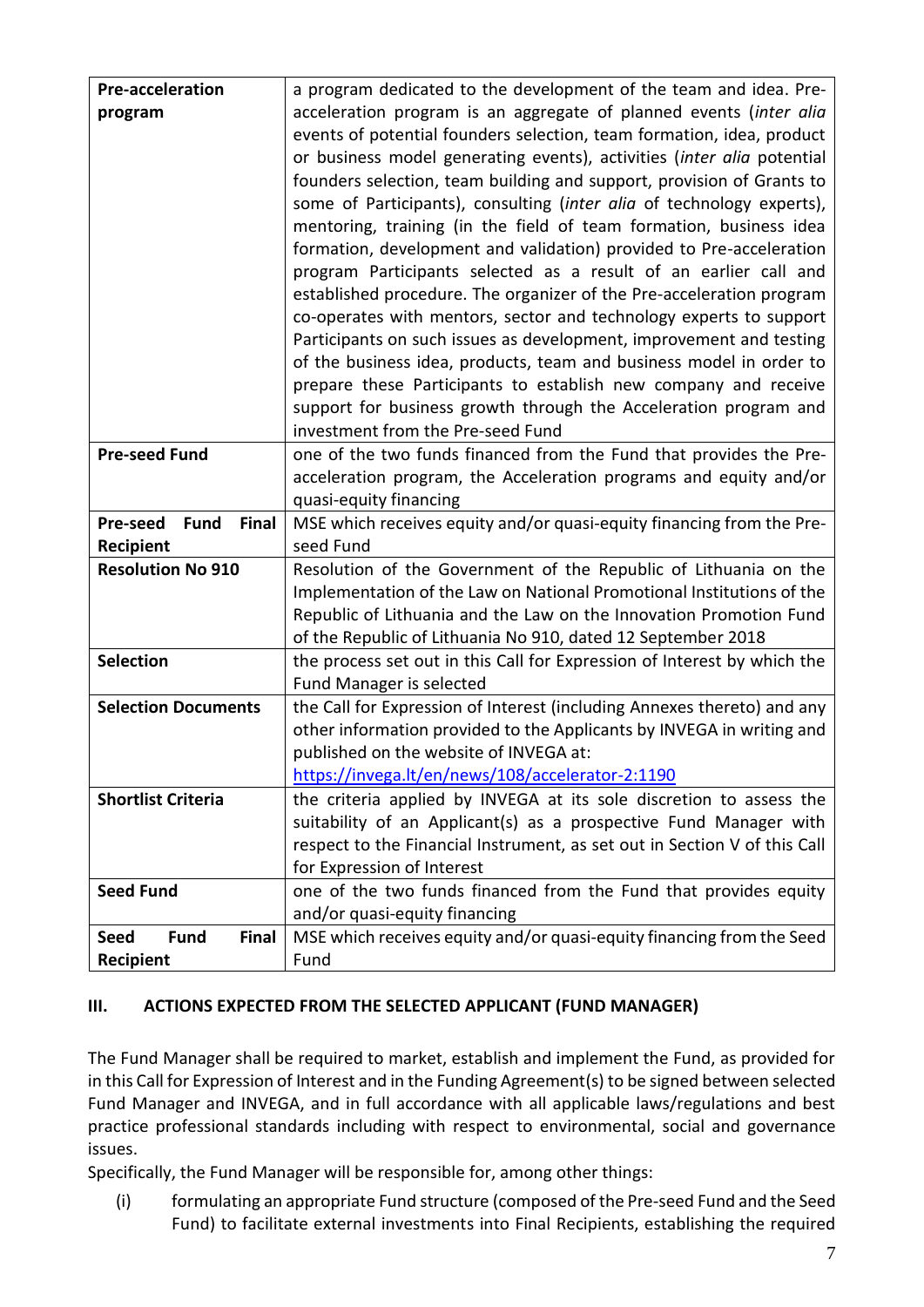legal entities, and negotiating legal terms and conditions as well as full legal documentation for the Fund;

- (ii) approaching potential investors and attracting independent private investors to the Fund;
- (iii) providing Pre-acceleration program, including provision of Grants to Participants;
- (iv) providing Acceleration programs to the Pre-seed Fund Final Recipients;
- (v) sourcing, executing, managing and realizing investments in Final Recipients;
- (vi) ensuring that effective and efficient internal control systems are in place;
- (vii) reporting to the Fund investors on the financial and operational progress of the Fund.

The obligations and responsibilities of the Fund Manager will be further detailed in the Funding Agreement(s) which will govern the Fund. A non-exhaustive summary of key terms and conditions for the Fund which is provided in **Annex 1** and should be considered by Applicants together with all Selection Documents.

The indicative funding allocation for the Fund and corresponding identifying reference number to be referred to in the Expression of Interest is set out as follows:

| <b>Financial Instrument</b> | Indicative funding allocation for the Fund $\vert$ Call Reference |                |
|-----------------------------|-------------------------------------------------------------------|----------------|
|                             | EUR 18 million (2 Funds x EUR 9 million)                          | $\mid$ 2021/A2 |

Applicants may express their interest for a funding contribution of up to, but not more than, the full amount indicatively allocated to the Fund set out above. The indicative funding allocated to the Fund may, with appropriate approvals, be amended at INVEGA's discretion having regard to, among other things, the amount of funding made available to the Innovation Promotion Fund. During implementation of the Fund INVEGA may, with appropriate approvals, further determine to increase or decrease the funding allocated to the Fund and/or re-allocate any available amounts so as to maximize absorption of funding available for Final Recipients.

## **IV. EXPRESSION OF INTEREST**

An application form for submission of an Expression of Interest is attached hereto as **Annex 2**. **Annex 3** provides a template of the minimum required information to be included in the Business Plan. Applicants should note that the Expression of Interest (including Annexes) should be prepared in writing and provide all relevant information in sufficient detail for INVEGA to make a complete and informed assessment, including any supporting documents that the Applicant deems necessary or relevant for this purpose. Applicants should have regard to all Selection Documents when preparing an Expression of Interest.

A submitted Expression of Interest shall be considered eligible if it satisfies all of the following eligibility criteria (hereafter referred as the **Eligibility Criteria**):

| <b>Eligibility Criteria</b>                                             | <b>System of appraisal</b><br>Yes/No |
|-------------------------------------------------------------------------|--------------------------------------|
| It is received by the Application Deadline                              |                                      |
| It is received (i) by email (if signed by electronic signature) or (ii) |                                      |
| scanned copy by email and original signed copy by registered mail       |                                      |
| or courier (if not signed by electronic signature) in accordance with   |                                      |
| the requirements hereof                                                 |                                      |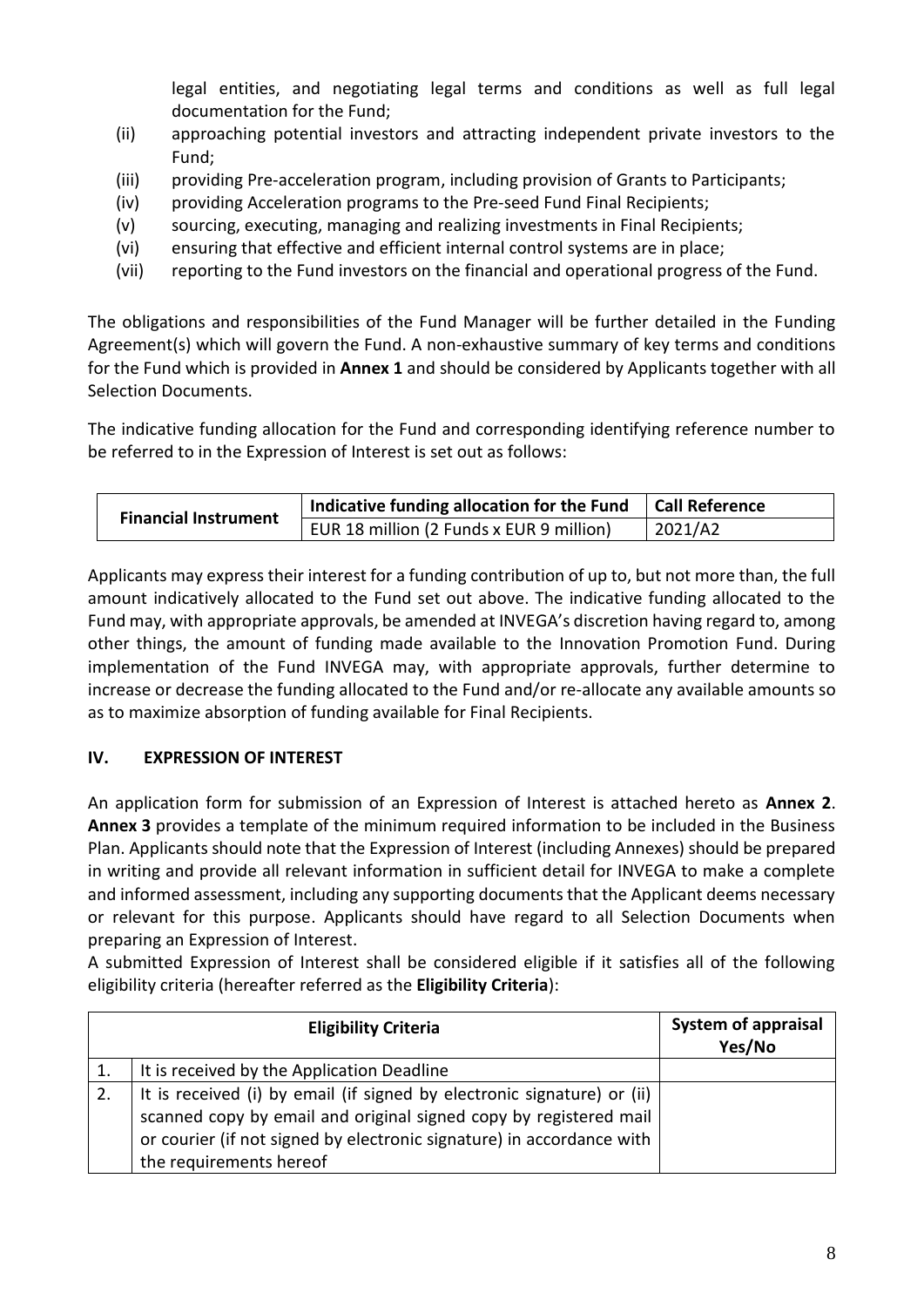| 3. | It includes a duly signed and completed application form together    |  |
|----|----------------------------------------------------------------------|--|
|    | with signed attachments, substantially in the form provided in       |  |
|    | <b>Annex 2</b>                                                       |  |
| 4. | It includes the Pre-seed Fund business plan and the Seed Fund        |  |
|    | business plan as described in Annex 3 (hereafter referred as the     |  |
|    | <b>Business Plan)</b>                                                |  |
| 5. | It includes duly signed declarations in the form provided in Annex 4 |  |
| 6. | All information and documents submitted (including those             |  |
|    | documents specified under points (3), (4) and (5) above) are         |  |
|    | provided in English or Lithuanian language                           |  |

Applicants may request clarifications from INVEGA regarding this Call for Expression of Interest and the Financial Instrument, no later than **12 November** *2021*. Such requests must indicate the Call Reference for the Fund above and the name of the Applicant and shall be submitted in writing via email with the body of the email in the Lithuanian or English language to:

# *Email Address:*  [akceleravimas@invega.lt](mailto:equity@invega.lt)

INVEGA will endeavour to respond to requests for clarification. Any answers to relevant requests for clarification received within the deadline will be published in one or more tranche on the website of INVEGA at <https://invega.lt/en/news/108/accelerator-2:1190> on or before **26 November 2***021*. However, should INVEGA discover any errors, inaccuracies, omissions, or any other type of clerical defect in the text of the Call for Expression of Interest before **26 November 2021**, INVEGA will correct the text and inform accordingly. Applicants will not be separately notified of a specific date when any such clarification is published.

An Applicant must submit its Expression of Interest to INVEGA:

- (i) by email only in case the Expression of Interest and all documents attached are signed by electronic signature, or
- (ii) by email (scanned copy of all signed documents in PDF format) and original signed documents by registered mail or courier – in case the Expression of Interest and all documents attached are signed not using electronic signature

no later than the Application Deadline of *13 December 2021* to the following addresses:

*Email Address:*  [akceleravimas@invega.lt](mailto:equity@invega.lt)

*Postal Address:* UAB INVESTICIJŲ IR VERSLO GARANTIJOS Konstitucijos ave. 7, 16 floor Vilnius 09308 Lithuania

In addition to the above, the Business Plan information, provided in the Expression of Interest, shall also be submitted by email in Word and/or Excel format (depending on how the information shall be provided).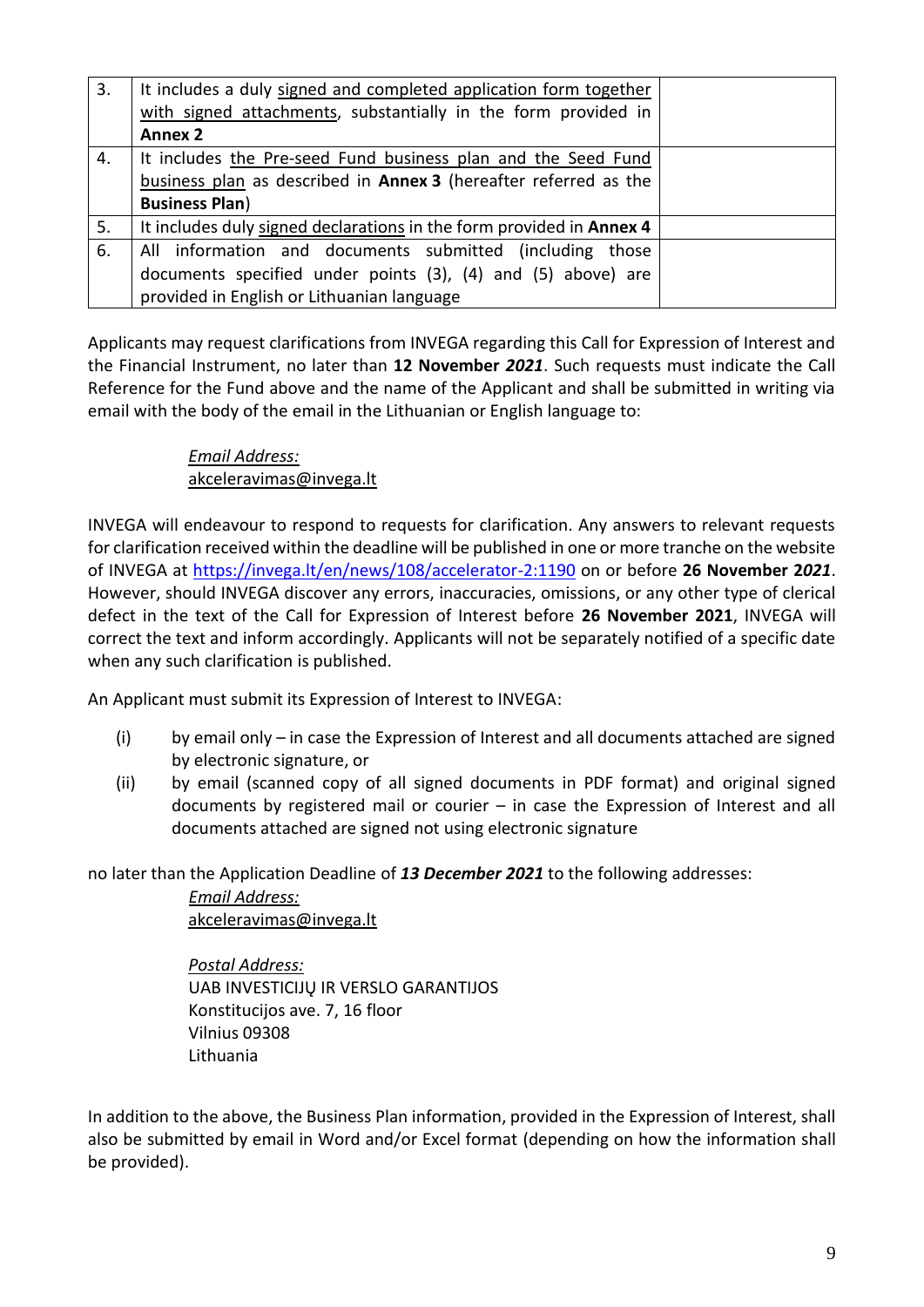All documents sent by email shall be compressed in 7-Zip with encryption method (ZipCrypto or AES-256). The **encryption password** must be submitted **immediately after the Application Deadline** 14 December 2021 to the email [akceleravimas@invega.lt](mailto:akceleravimas@invega.lt)

The email version of the Expression of Interest should state in the subject of the email the following completed details: "**Expression of Interest/2021/A2/[Name of the Applicant]**".

For the purpose of determining whether an Expression of Interest has been received by the Application Deadline, an Expression of Interest will be deemed to have been received: (i) in the case of email, on the date of receipt by INVEGA of the email and (ii) in the case of registered mail or courier, upon the date of dispatch by the Applicant to the correct mail address above, evidenced by the registered mail stamp or dispatch receipt. All parts of an Expression of Interest in both email form and by registered mail or courier (if applicable) must have been received by the Application Deadline in order to be considered eligible. Applicants should note that the Expression of Interest (including Annexes) should be submitted in Lithuanian or English language.

A confirmation email will be sent by INVEGA to each Applicant upon receipt of its Expression of Interest. Such confirmation will not constitute a declaration of completeness or eligibility of the Expression of Interest.

No later than the Application Deadline, an Applicant may amend, restate or supplement its Expression of Interest following the same procedure set out above. An Applicant may withdraw its Expression of Interest at any stage of the Selection by sending (i) an email and (ii) a letter, to INVEGA at the above-mentioned addresses, stating that the Applicant wishes to withdraw from the Selection.

Expressions of Interest (including Annexes) and materials submitted by Applicants in connection therewith will not be returned to Applicants, including in the event of a withdrawal by an Applicant from the Selection.

INVEGA shall process all provided personal data in accordance with the Regulations of the Personal Data Processing, approved by the Chief Executive Officer of INVEGA on the 29th November 2019 Order No. 142 (with all subsequent amendments), that are publicly accessed on the website of INVEGA at<https://invega.lt/lt/asmens-duomenu-saugojimo-politika/>

# **V. SELECTION PROCESS**

Following the receipt of an Expression of Interest, INVEGA shall assess the application pursuant to the process outlined herein.

The Selection shall be carried out following the principles of equality, non-discrimination, transparency, mutual recognition and proportionality, as well as observing the requirements of confidentiality and impartiality. Decisions related to the Selection shall be based on the principle of rationality. All Expressions of Interest shall be examined by INVEGA (together with the experts, participating in the Selection process, if any) on a comparative basis using professional analysis and judgement taking into account the requirements of this Call for Expression of Interest and the Shortlist Criteria. In particular, when selecting a Fund Manager to implement the Fund, the selected Fund Manager shall have to fulfil the minimum requirements set out herein:

(a) entitlement to carry out relevant implementation tasks under national law;

(b) adequate economic and financial viability;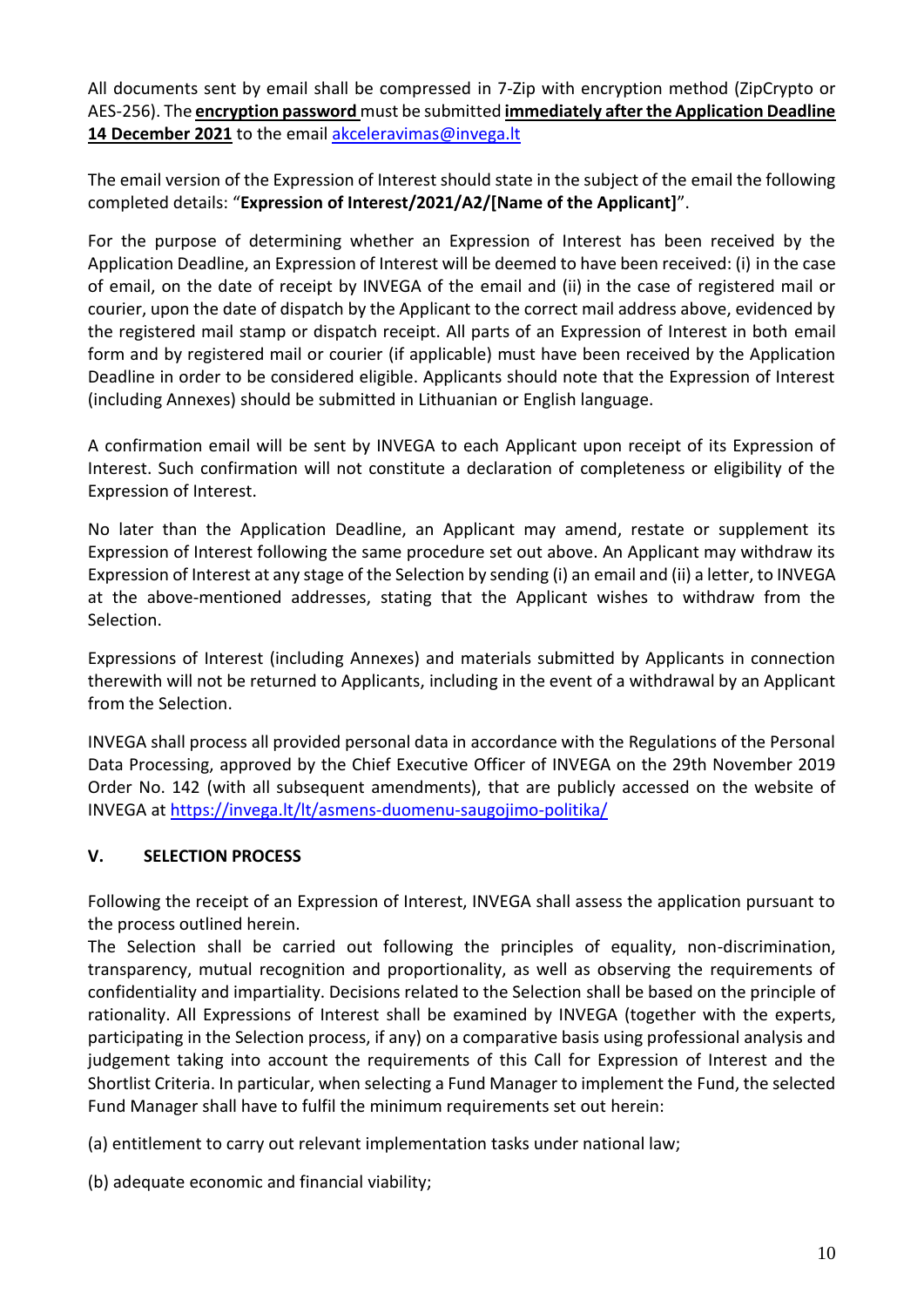(c) adequate capacity to implement the Financial Instrument, including organisational structure and governance framework;

(d) existence of an effective and efficient internal control system;

(e) use of an accounting system providing accurate, complete and reliable information in a timely manner.

For the purpose of the Selection INVEGA will have the right to request and/or receive information on the Applicants from third parties.

Initially, INVEGA shall assess whether the submitted Expression of Interest for the Fund satisfies the Eligibility Criteria in accordance with the requirements of this Call for Expression of Interest. Any Expression of Interest that does not comply with the Eligibility Criteria shall be rejected and the Applicant notified accordingly.

INVEGA may request clarifications from an Applicant on issues of a technical, formal or clarifying nature, provided that such clarifications shall neither provide an opportunity to the respective Applicant to unduly improve its application nor otherwise distort the competition between the Applicants.

All Expressions of Interest that satisfy the Eligibility Criteria will then be assessed by INVEGA under competitive terms using the following Shortlist Criteria:

| <b>Shortlist Criteria</b> |                                                                                                                                                                                   | Weighting |
|---------------------------|-----------------------------------------------------------------------------------------------------------------------------------------------------------------------------------|-----------|
| $\mathbf{1}$              | <b>Management</b>                                                                                                                                                                 | 40%       |
|                           | 1.1 Relevant investment experience of the proposed Fund Manager in the<br>implementation of similar financial instruments to that being implemented;                              |           |
|                           | 1.2 Relevant experience of organizing Pre-acceleration programs, Acceleration<br>programs or similar activities;                                                                  |           |
|                           | 1.3 Expertise and experience of the proposed Fund Manager's team members<br>including experience in international market and local market;                                        |           |
|                           | 1.4 Expertise and experience of the proposed Fund Manager's team members<br>related to the deep technology and (or) life sciences industry and (or)<br>renewable energy industry; |           |
|                           | 1.5 Team profile including any prior joint working experience, team cohesion,<br>turnover and stability of the team, any need to hire or fill gaps and any<br>succession issues;  |           |
|                           | 1.6 Operational, technical and financial capacity of the proposed Fund<br>Manager, including local presence;                                                                      |           |
|                           | 1.7 Ability to demonstrate additional activity in comparison to present activity<br>(if any);                                                                                     |           |
|                           | 1.8 Ability to demonstrate ambition towards sustainable development and<br>implementation of Environmental, Social and Corporate Governance (ESG)<br>principles (if any);         |           |
|                           | 1.9 Prior investment track record of the proposed Fund Manager's team<br>members;                                                                                                 |           |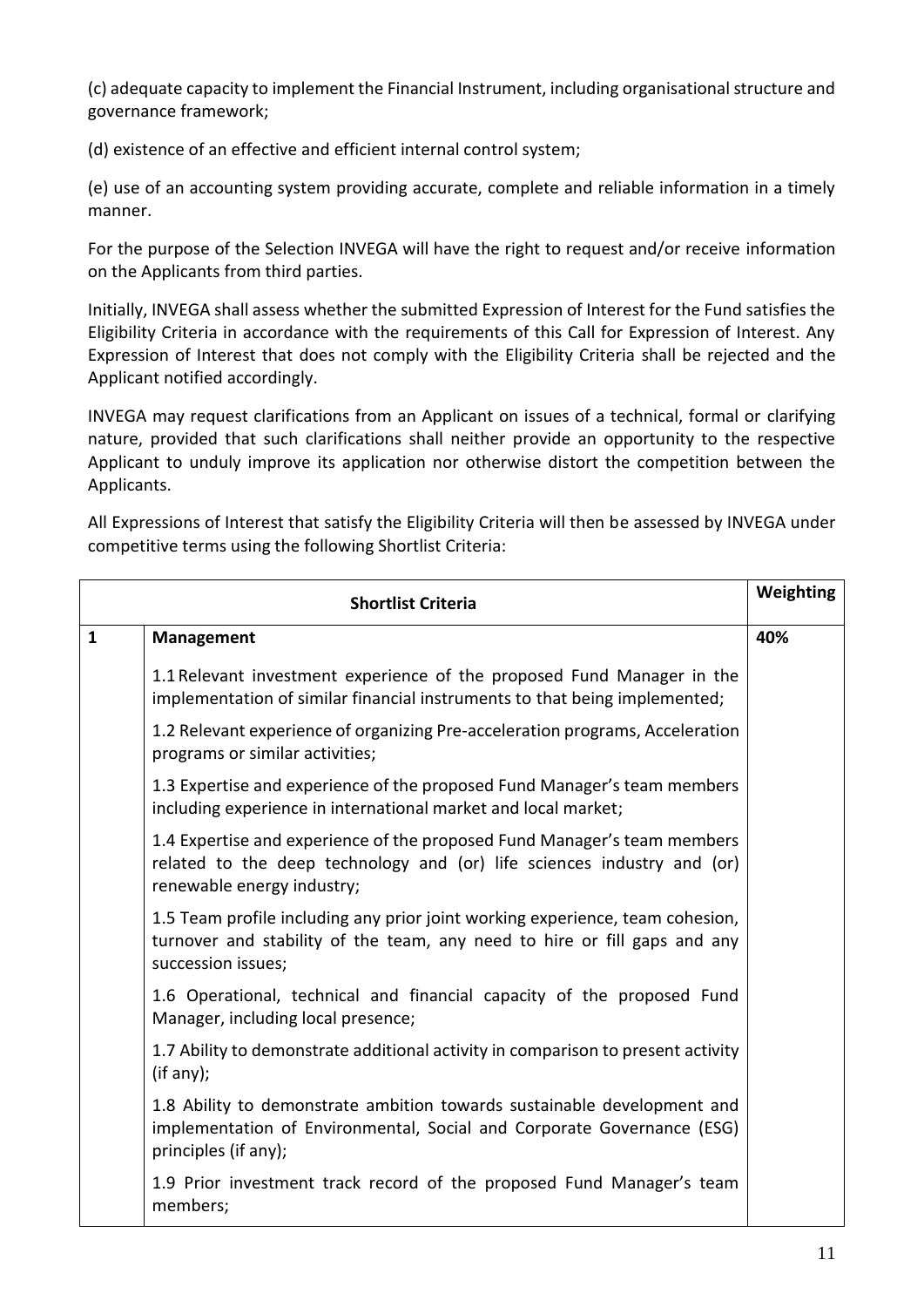|                | 1.10 Motivation, commitment and entrepreneurialism of the proposed Fund                                                                                                                                                                                                                                                                                                                                                                                                     |     |
|----------------|-----------------------------------------------------------------------------------------------------------------------------------------------------------------------------------------------------------------------------------------------------------------------------------------------------------------------------------------------------------------------------------------------------------------------------------------------------------------------------|-----|
|                | Manager's team members                                                                                                                                                                                                                                                                                                                                                                                                                                                      |     |
| $\overline{2}$ | Fund Investment Strategy (including Pre-seed Fund and Seed Fund<br><b>Investment Strategies)</b>                                                                                                                                                                                                                                                                                                                                                                            | 35% |
|                | 2.1 Validity and viability of the Fund strategy including competitive position of<br>the Fund strategy and expected Fund returns;                                                                                                                                                                                                                                                                                                                                           |     |
|                | 2.2 Ability to execute the Fund strategy;                                                                                                                                                                                                                                                                                                                                                                                                                                   |     |
|                | 2.3 Terms and conditions applied in relation to the financing provided to Final<br>Recipients, including pricing (if any);                                                                                                                                                                                                                                                                                                                                                  |     |
|                | 2.4 Terms and conditions applied in relation to Grants for Participants<br>participating in the Pre-acceleration program;                                                                                                                                                                                                                                                                                                                                                   |     |
|                | 2.5 Terms and conditions for Participants and for Pre-seed Fund Final<br>Recipients participating in the Acceleration program;                                                                                                                                                                                                                                                                                                                                              |     |
|                | 2.6 Ability to organize activities with the aim to attract potential Participants,<br>evaluate and select Participants, help them to form teams, support and consult<br>Participants, create potential pipeline for the Pre-seed Fund, add value to Final<br>Recipients, create access to corporates or international accelerators or<br>markets for scouting, attract additional mentors into Pre-acceleration<br>program, Acceleration program and other Fund activities; |     |
|                | 2.7 Robustness and credibility of the methodology for identifying and<br>appraising Participants and Final Recipients;                                                                                                                                                                                                                                                                                                                                                      |     |
|                | 2.8 Pipeline that validates the Fund strategy                                                                                                                                                                                                                                                                                                                                                                                                                               |     |
| 3              | Structure and Terms (including Pre-seed Fund and Seed Fund Structures and<br>Terms)                                                                                                                                                                                                                                                                                                                                                                                         | 25% |
|                | 3.1 Fund terms and conditions, including management costs and fees,<br>proposed profit share structure (including proposed hurdle rate) and the<br>proposed methodology for their calculation;                                                                                                                                                                                                                                                                              |     |
|                | 3.2 Proposed measures to align interests between the Fund Manager and the<br>Fund, and measures to mitigate possible conflicts of interest;                                                                                                                                                                                                                                                                                                                                 |     |
|                | 3.3 Legal and organizational structure including corporate governance and<br>independence of proposed Fund Manager;                                                                                                                                                                                                                                                                                                                                                         |     |
|                | 3.4 Ability to raise additional private financing for investment into Final<br>Recipients, including commitments by prior fund investors (if any);                                                                                                                                                                                                                                                                                                                          |     |
|                | 3.5 Financial commitment to the Fund by the Fund Manager                                                                                                                                                                                                                                                                                                                                                                                                                    |     |

It is envisaged that on the basis of the assessment of eligible Expressions of Interest, two or more Applicants will then be shortlisted with a view to the appointment of only one Fund Manager for the Fund (two Fund Managers for the implementation of the Financial Instrument). Applicants who are not shortlisted will be informed accordingly at this stage.

The shortlisted Applicant(s) may, at the sole discretion of INVEGA, be invited to present, and answer questions on their Business Plan to INVEGA in Vilnius, except when this is not possible due to *force majeure* (e. g. travel restrictions or lockdowns due to COVID-19) by **21 March** *2022*. INVEGA may, at its sole discretion, choose to ask additional questions or seek additional information from shortlisted Applicant(s) in advance of such presentation. In addition, INVEGA may at its sole discretion shortlist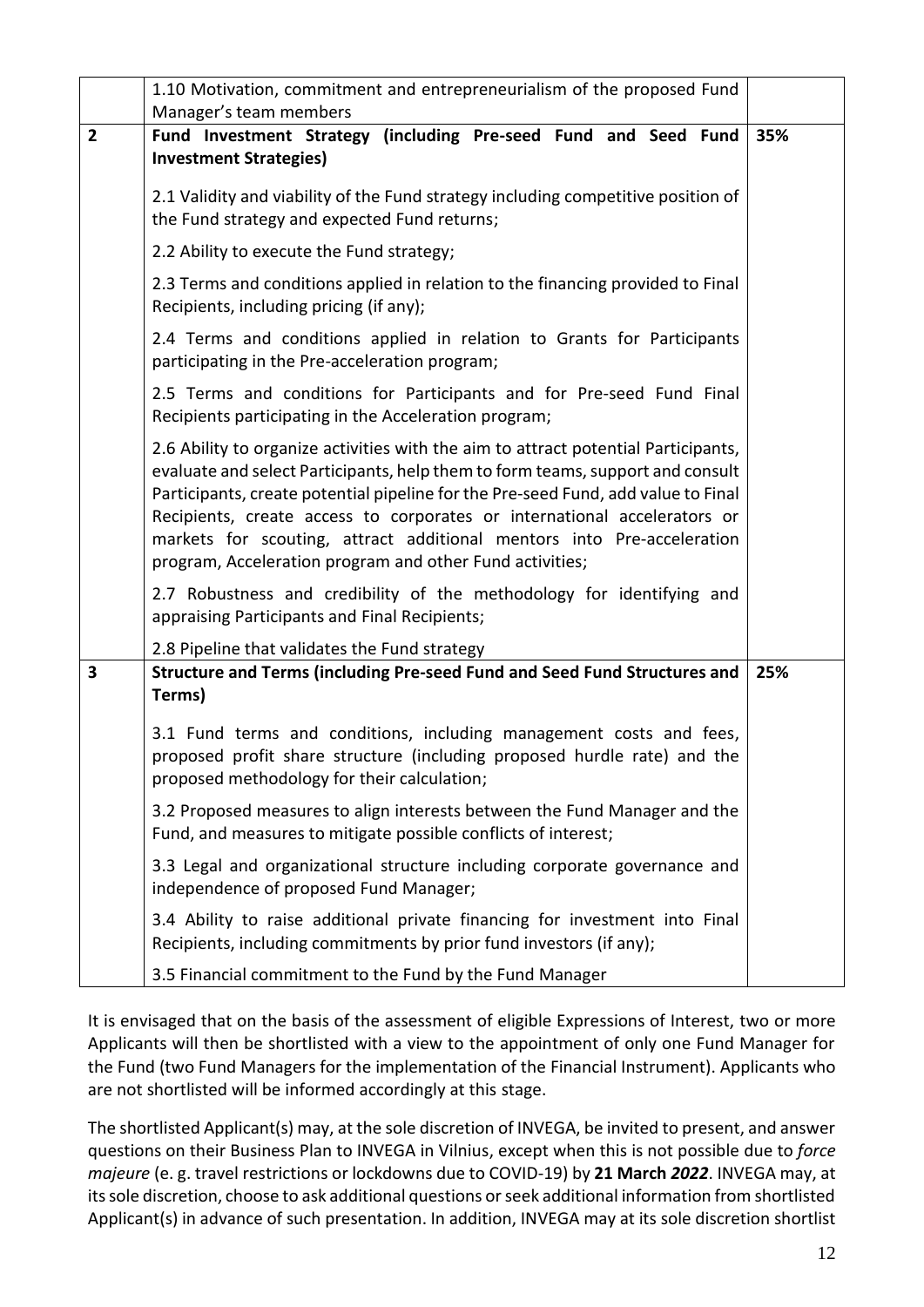additional Applicant(s) or remove initially shortlisted Applicant(s). Following such presentation(s), INVEGA will re-assess the shortlisted Applicant(s).

INVEGA seeks to select up to two Applicants with which to proceed to perform one or more further due diligence processes. Such due diligence will be conducted with a view to confirming the selection of two Fund Managers and moving towards implementation and signing of Funding Agreement(s). The due diligence will normally include an on-site visit. The due diligence process does not comprise legal negotiations. For clarification purposes, due diligence processes may be executed with multiple Applicant(s) at any stage in the process at the sole discretion of INVEGA.

It should be noted that INVEGA has full discretion to select two Fund Managers according to the process outlined herein. No Applicant has or shall have any claim or other right against INVEGA or may expect to be ultimately selected as Fund Manager. Similarly, INVEGA reserves the right to cancel the Selection at any time. Furthermore, INVEGA may also amend and/or supplement the Selection process and its rules including, without limitation, the terms thereof provided that the above indicated principles of equality, non-discrimination, transparency, mutual recognition and proportionality are observed. Applicants that are not selected will be informed by INVEGA. INVEGA shall provide reasons of such rejection. Those Applicants, whose Expression of Interest is rejected, shall have the right to submit a written complaint about Selection process by email, to the same address used for the submission of the Expressions of Interest above, within 30 days of receipt of the rejection notice.

The contractual negotiation process may not be considered completed prior to INVEGA and the Applicant having agreed on all relevant terms and conditions and upon the signature of the Funding Agreement by INVEGA in accordance with INVEGA's internal rules and procedures.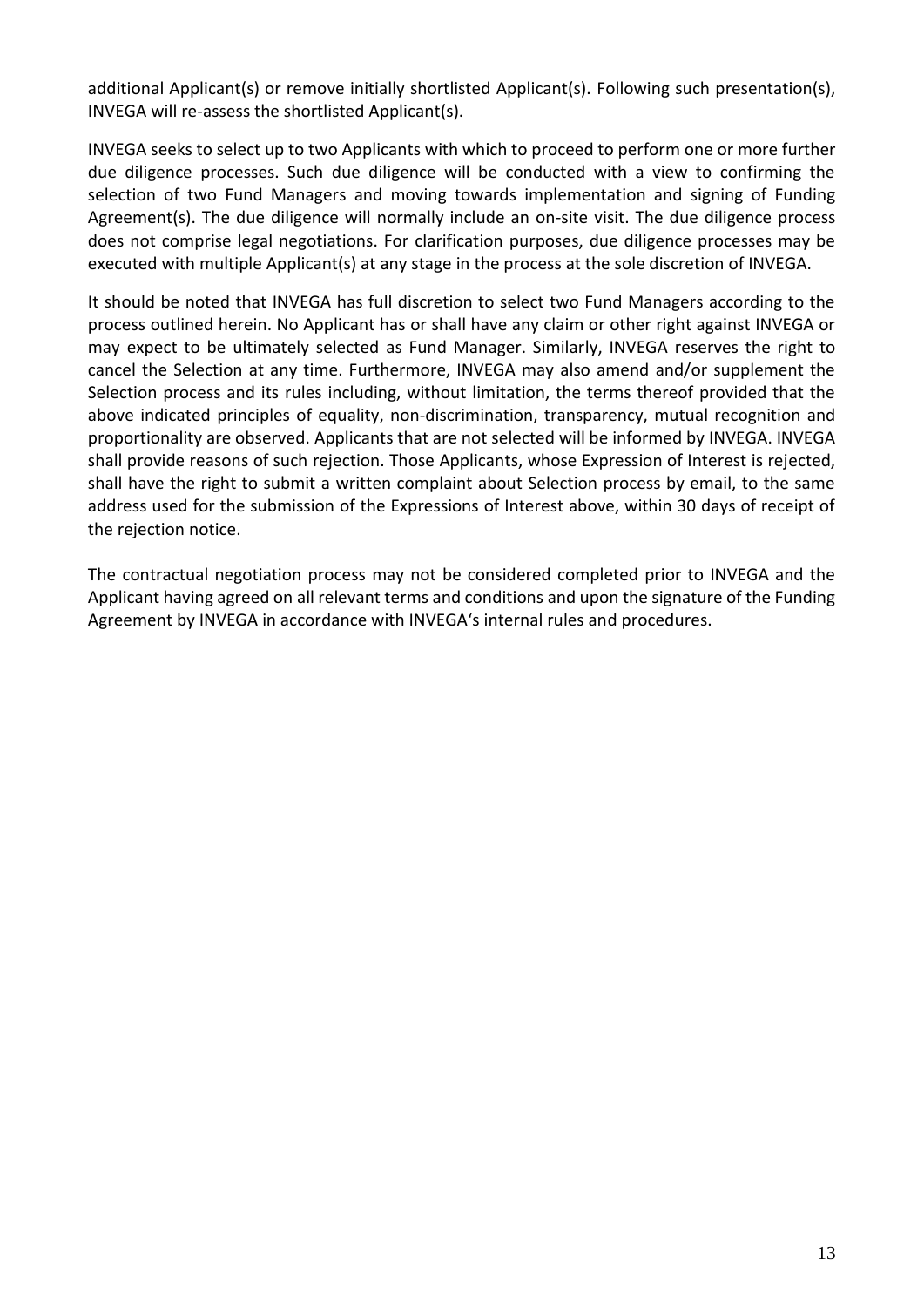Annex 1 to the Call for Expression of Interest

#### **TERMS AND CONDITIONS FOR THE FINANCIAL INSTRUMENT**

All capitalized terms used in this Annex shall have the same meanings as set out in the Call for Expression of Interest unless the context otherwise requires.

Applicants should also refer to relevant definitions set out in Article 2 of the General Block Exemption Regulation, in particular Article 2 (66)-(82) thereof.

| <b>Financial Instrument</b>  | Financial instrument "Accelerator 2" financed from the Innovation                                                                                                                                                                                                                                                                                                                                                                                                                             |  |  |
|------------------------------|-----------------------------------------------------------------------------------------------------------------------------------------------------------------------------------------------------------------------------------------------------------------------------------------------------------------------------------------------------------------------------------------------------------------------------------------------------------------------------------------------|--|--|
|                              | Promotion Fund which consist of two Funds                                                                                                                                                                                                                                                                                                                                                                                                                                                     |  |  |
| <b>Fund</b>                  | Under the Fund, two separate funds shall be established:                                                                                                                                                                                                                                                                                                                                                                                                                                      |  |  |
|                              | - the Pre-seed Fund for the implementation of free of charge Pre-                                                                                                                                                                                                                                                                                                                                                                                                                             |  |  |
|                              | acceleration program (including provision of Grants), as well as free of                                                                                                                                                                                                                                                                                                                                                                                                                      |  |  |
|                              | charge Acceleration program and pre-seed investments and                                                                                                                                                                                                                                                                                                                                                                                                                                      |  |  |
|                              |                                                                                                                                                                                                                                                                                                                                                                                                                                                                                               |  |  |
|                              | - the Seed Fund for the seed stage investments.                                                                                                                                                                                                                                                                                                                                                                                                                                               |  |  |
|                              | The specific names of the Pre-seed Fund and the Seed Fund shall be                                                                                                                                                                                                                                                                                                                                                                                                                            |  |  |
|                              | specified in the Funding Agreement(s)                                                                                                                                                                                                                                                                                                                                                                                                                                                         |  |  |
| <b>Indicative</b><br>funding | Subject(s) to the qualifications and terms set out in the Call for Expression                                                                                                                                                                                                                                                                                                                                                                                                                 |  |  |
| allocation<br>for<br>the     | of Interest, total financing of EUR 18 million is expected to be available for                                                                                                                                                                                                                                                                                                                                                                                                                |  |  |
| <b>Financial Instrument</b>  | the implementation of the Financial Instrument and divided between two                                                                                                                                                                                                                                                                                                                                                                                                                        |  |  |
|                              | Funds.                                                                                                                                                                                                                                                                                                                                                                                                                                                                                        |  |  |
|                              | Each selected Fund's Manager shall be enabled to receive total<br>investment of indicative EUR 9 million from the Financial Instrument that<br>shall be segregated in two separate funds (the Pre-seed Fund and the Seed<br>Fund) approx. by proportion: 70-72% dedicated for the Pre-seed Fund<br>(covering the Pre-acceleration program (Grants included) for Participants,<br>the Acceleration program for the Pre-seed Fund Final Recipients) and 28-<br>30% dedicated for the Seed Fund. |  |  |
|                              | The specific sizes and proportions (within the limits indicated above) of<br>the Pre-seed Fund and the Seed Fund shall be proposed in the Business<br>Plan                                                                                                                                                                                                                                                                                                                                    |  |  |
| <b>Fund Objectives</b>       | The Fund shall invest in a diversified portfolio composed of high-growth                                                                                                                                                                                                                                                                                                                                                                                                                      |  |  |
|                              | companies which are in their pre-seed and seed. Under the Pre-seed Fund,                                                                                                                                                                                                                                                                                                                                                                                                                      |  |  |
|                              | Pre-acceleration program for the Participants and Acceleration programs                                                                                                                                                                                                                                                                                                                                                                                                                       |  |  |
|                              | for the Pre-seed Fund Final Recipients shall be implemented.                                                                                                                                                                                                                                                                                                                                                                                                                                  |  |  |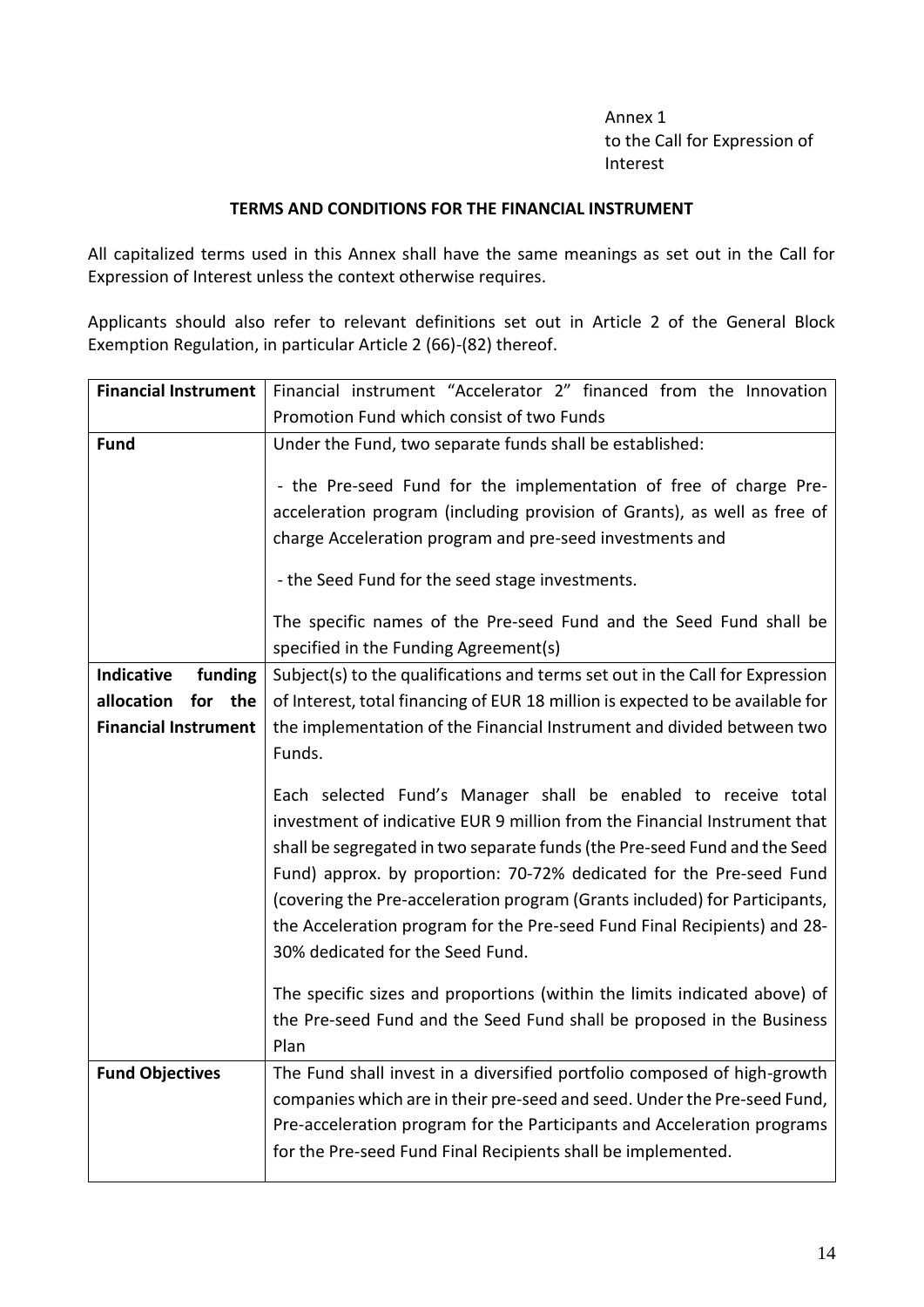|                                | Pre-seed Fund's indicative funding is EUR 6.3-6.5 million from the                                                                                 |
|--------------------------------|----------------------------------------------------------------------------------------------------------------------------------------------------|
|                                | Financial Instrument. The Pre-seed Fund should target:                                                                                             |
|                                |                                                                                                                                                    |
|                                | during the implementation of the Pre-acceleration program Grants                                                                                   |
|                                | shall be provided to at least 120 Participants from whom ~30-35                                                                                    |
|                                | teams shall be formed. The total amount of Grants shall be approx.                                                                                 |
|                                | EUR 0.5 million;                                                                                                                                   |
|                                | during the implementation of the Acceleration program $-$ at least 45                                                                              |
|                                | Pre-seed Fund Final Recipients shall be accelerated, including at least                                                                            |
|                                | 15 Pre-seed Fund Final Recipients, which are partially or fully owned                                                                              |
|                                | by Participants of the Pre-acceleration program;                                                                                                   |
|                                | Investments in at least 45 Pre-seed Fund Final Recipients.                                                                                         |
|                                | Seed Fund's indicative funding is EUR 2.5-2.7 million from the Financial                                                                           |
|                                | Instrument. The Seed Fund should target investments in at least 10 Seed                                                                            |
|                                | Fund Final Recipients.                                                                                                                             |
|                                | The Seed Fund shall invest into Pre-seed Fund Final Recipients at least 70%                                                                        |
|                                | of total amount invested by the Seed Fund.                                                                                                         |
|                                |                                                                                                                                                    |
|                                | Initial Seed Fund investment shall be made after the initial Pre-seed Fund                                                                         |
|                                | investment into the same Final Recipient                                                                                                           |
| <b>State aid regime</b>        | The Fund Manager shall be contractually bound to ensure that                                                                                       |
|                                | investments by the Fund comply with the General Block Exemption                                                                                    |
|                                | Regulation and the State Aid Scheme approved by Order No. 4-1073 of 11                                                                             |
|                                | October 2021 of the Minister of Economy and Innovation of the Republic<br>of Lithuania (hereafter referred as the State Aid Scheme) and as set out |
|                                | in these Terms and Conditions                                                                                                                      |
| <b>Type of investments</b>     | Investments from the Pre-seed Fund and the Seed Fund shall be made in                                                                              |
|                                | the form of either equity or quasi-equity, as defined in Article 2 (66) and                                                                        |
|                                | (74) of the General Block Exemption Regulation                                                                                                     |
| <b>Pre-seed</b><br><b>Fund</b> | The Pre-seed Fund shall invest in undertakings which at the time of the                                                                            |
| eligible investments           | risk finance investment fulfil the conditions stipulated in Article 22(2) of                                                                       |
|                                | the General Block Exemption Regulation                                                                                                             |
| Seed Fund eligible             | 1. The Seed Fund shall invest in undertakings which at the time of the                                                                             |
| investments                    | initial risk finance investment fulfil the conditions stipulated in Article                                                                        |
|                                | 21(5) of the General Block Exemption Regulation;                                                                                                   |
|                                | The Seed Fund may also make follow-on investments in eligible<br>2.                                                                                |
|                                | undertakings which meet the cumulative criteria stipulated in Article                                                                              |
|                                | 21(6) of the General Block Exemption Regulation                                                                                                    |
| Ineligible                     | The Fund shall not invest in or support the following:                                                                                             |
| investments                    | 1. Those activities specified in Article 1(2-5) of the General Block                                                                               |
|                                | <b>Exemption Regulation;</b>                                                                                                                       |
|                                | 2. Investments in restricted sectors set out on the harmonized exclusion                                                                           |
|                                | of<br>Institutions<br>list<br>the<br>European<br>Development<br>Finance                                                                            |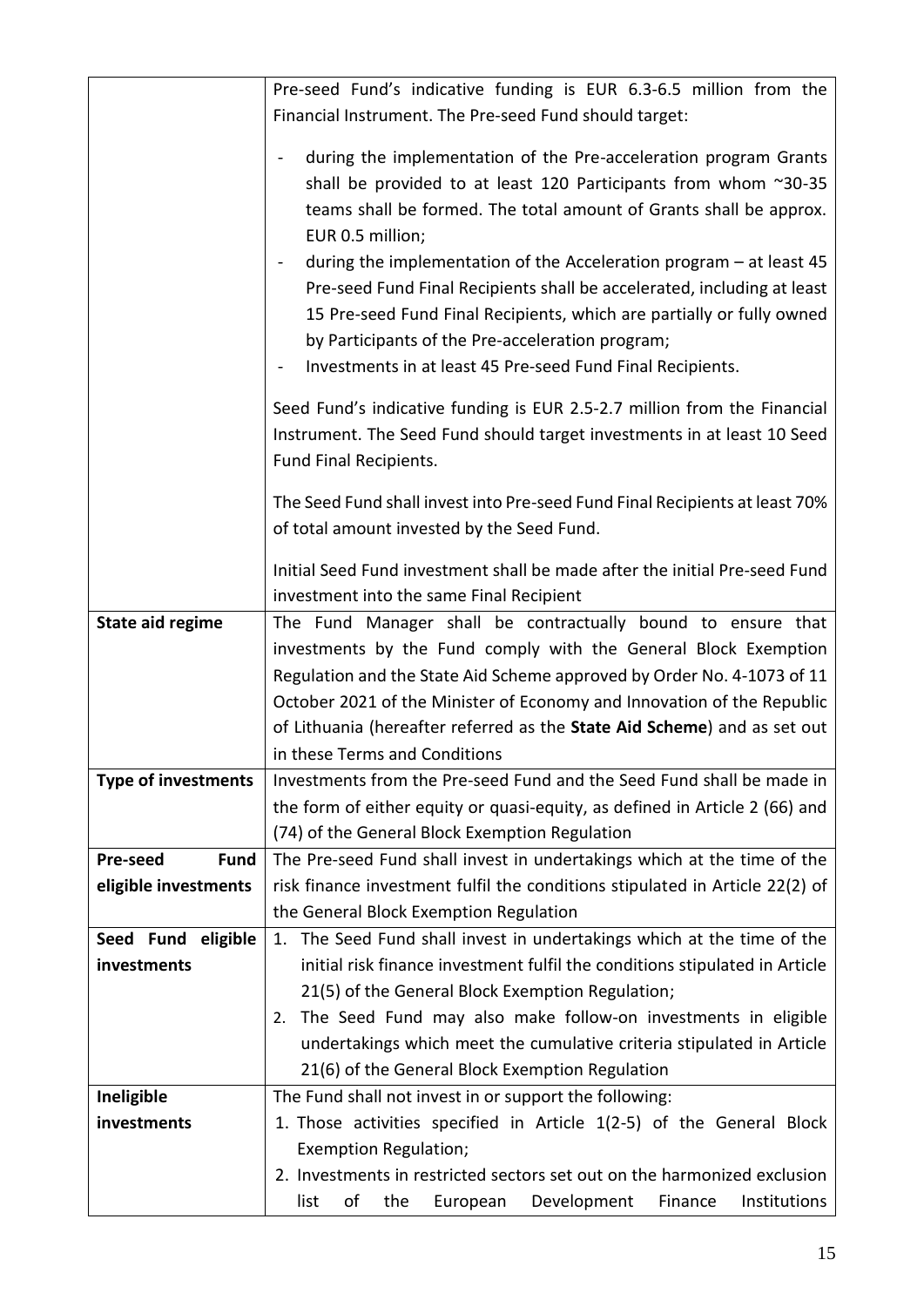|                         | (https://www.edfi.eu/wp/wp-content/uploads/2021/02/EDFI-                                                                                                                                                                                                                                                                                                                                                                                                                                                                                                                                          |
|-------------------------|---------------------------------------------------------------------------------------------------------------------------------------------------------------------------------------------------------------------------------------------------------------------------------------------------------------------------------------------------------------------------------------------------------------------------------------------------------------------------------------------------------------------------------------------------------------------------------------------------|
|                         | Exclusion-List -September-2011.pdf);                                                                                                                                                                                                                                                                                                                                                                                                                                                                                                                                                              |
|                         | 3. Investments in MSEs that sectors of activity are restricted under a State                                                                                                                                                                                                                                                                                                                                                                                                                                                                                                                      |
|                         | aid scheme                                                                                                                                                                                                                                                                                                                                                                                                                                                                                                                                                                                        |
| Investment<br>stage     | 1. Investments from the Pre-seed Fund shall, without prejudice to the                                                                                                                                                                                                                                                                                                                                                                                                                                                                                                                             |
| and use of financing    | applicable state aid rules, be used to target:                                                                                                                                                                                                                                                                                                                                                                                                                                                                                                                                                    |
|                         | (a) the establishment of new enterprises;                                                                                                                                                                                                                                                                                                                                                                                                                                                                                                                                                         |
|                         | (b) early stage capital (i. e. pre-seed capital, seed capital and start-up<br>capital);                                                                                                                                                                                                                                                                                                                                                                                                                                                                                                           |
|                         | (c) realization of new projects; or                                                                                                                                                                                                                                                                                                                                                                                                                                                                                                                                                               |
|                         | (d) new developments by existing enterprises.                                                                                                                                                                                                                                                                                                                                                                                                                                                                                                                                                     |
|                         | 2. Investments from the Seed Fund shall, without prejudice to the                                                                                                                                                                                                                                                                                                                                                                                                                                                                                                                                 |
|                         | applicable state aid rules, be used to target:                                                                                                                                                                                                                                                                                                                                                                                                                                                                                                                                                    |
|                         | (a) the establishment of new enterprises;                                                                                                                                                                                                                                                                                                                                                                                                                                                                                                                                                         |
|                         | (b) early stage capital (i.e. seed capital and start-up capital);                                                                                                                                                                                                                                                                                                                                                                                                                                                                                                                                 |
|                         | (c) capital for the strengthening of the general activities of an<br>enterprise;                                                                                                                                                                                                                                                                                                                                                                                                                                                                                                                  |
|                         | (d) realisation of new projects; or                                                                                                                                                                                                                                                                                                                                                                                                                                                                                                                                                               |
|                         | (e) new developments by existing enterprises.                                                                                                                                                                                                                                                                                                                                                                                                                                                                                                                                                     |
|                         | 3. Investments from the Fund may include investment in (a) both<br>tangible and intangible assets, (b) working capital within the limits of<br>applicable state aid rules and with a view to stimulating the private<br>sector as a supplier of funding to enterprises, and (c) the costs of<br>transfer of proprietary rights in enterprises provided that such<br>transfers take place between independent investors and these<br>investments shall not be physically completed or fully implemented at<br>the date of the investment decision (the date the investment<br>agreement is signed) |
| Replacement capital     | The Fund may provide replacement capital only if combined with new                                                                                                                                                                                                                                                                                                                                                                                                                                                                                                                                |
|                         | capital representing at least 50% of each investment round into the                                                                                                                                                                                                                                                                                                                                                                                                                                                                                                                               |
|                         | eligible Final Recipient                                                                                                                                                                                                                                                                                                                                                                                                                                                                                                                                                                          |
| <b>Territory</b><br>for | The Pre-seed Fund and the Seed Fund Final Recipients shall be located                                                                                                                                                                                                                                                                                                                                                                                                                                                                                                                             |
| investment              | (established and operating) in the Republic of Lithuania or outside the                                                                                                                                                                                                                                                                                                                                                                                                                                                                                                                           |
|                         | Republic of Lithuania (established in any other EU country) at the moment                                                                                                                                                                                                                                                                                                                                                                                                                                                                                                                         |
|                         | of each risk finance investment (initial or follow-on investment) from the                                                                                                                                                                                                                                                                                                                                                                                                                                                                                                                        |
|                         | Pre-seed Fund and the Seed Fund and shall accrue the benefit to Lithuania                                                                                                                                                                                                                                                                                                                                                                                                                                                                                                                         |
|                         | not less than 1 year after each risk finance investment (initial or follow-on                                                                                                                                                                                                                                                                                                                                                                                                                                                                                                                     |
|                         | investment) from the Pre-seed Fund and the Seed Fund or till the write-                                                                                                                                                                                                                                                                                                                                                                                                                                                                                                                           |
|                         | off or exit of such investment.                                                                                                                                                                                                                                                                                                                                                                                                                                                                                                                                                                   |
|                         | Notwithstanding the foregoing, the Fund may invest up to an amount                                                                                                                                                                                                                                                                                                                                                                                                                                                                                                                                |
|                         | equal to 100% of additional finance attracted from independent private                                                                                                                                                                                                                                                                                                                                                                                                                                                                                                                            |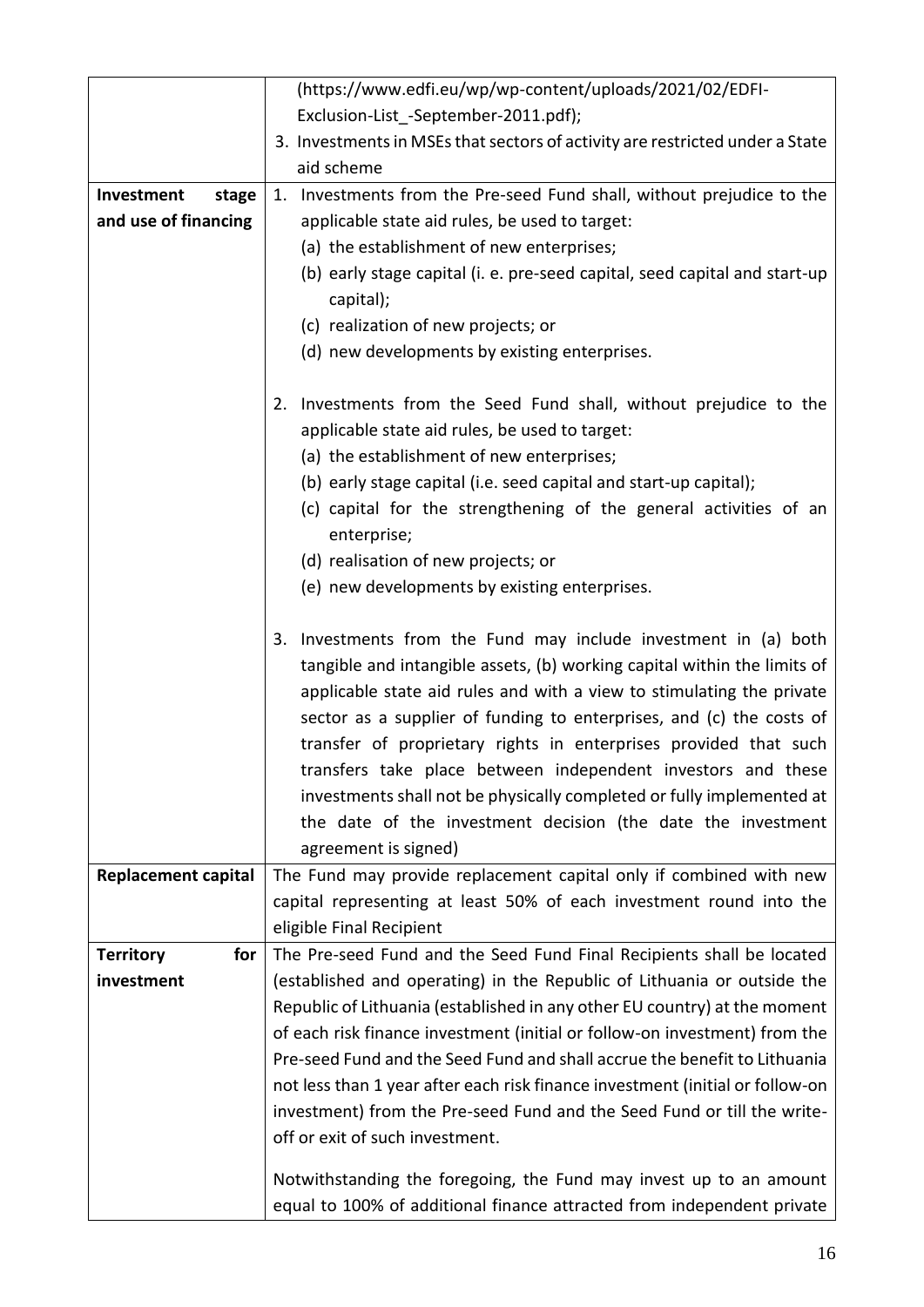|                             | investors in Final Recipients that are located (established and operating)   |
|-----------------------------|------------------------------------------------------------------------------|
|                             | outside the Republic of Lithuania but within the European Union and do       |
|                             | not necessarily provide benefit to Lithuania, provided that such             |
|                             | investments do not exceed 30% of the total amount invested by the Fund       |
|                             | in Final Recipients.                                                         |
|                             |                                                                              |
|                             | It is considered that the benefit to Lithuania accrues, when the Final       |
|                             | Recipient contributes:                                                       |
|                             | a) to the creation of jobs in Lithuania; or                                  |
|                             | b) to the creation of goods produced, and services provided in Lithuania     |
|                             | and/or increase in their export; or                                          |
|                             |                                                                              |
|                             | c) to the payments of taxes, contributions to the State Social Insurance     |
|                             | Fund Board under the Ministry of Social Security and Labor - "Sodra", any    |
|                             | other payments to the budget of Lithuania (from the performed activity)      |
| Independent private         | The Fund shall attract a minimum of 10% additional finance from              |
| investors                   | independent private investors.                                               |
|                             | The Seed Fund shall attract a minimum additional finance from                |
|                             | independent private investors in accordance with the requirements of         |
|                             | Article 21 of the General Block Exemption Regulation, but additional         |
|                             | finance from independent private investors in the Seed Fund will not be      |
|                             | less than 10% of total Seed Fund size.                                       |
|                             |                                                                              |
|                             | The expected aggregate amount of finance to be attracted from                |
|                             | independent private investors at the level of the Pre-seed Fund and the      |
|                             | Seed Fund shall be indicated in the Expression of Interest. For the          |
|                             | avoidance of doubt, neither INVEGA, the Fund Manager nor entities            |
|                             | directly or indirectly associated with the Fund Manager shall be             |
|                             | considered an independent private investor in this specific requirement      |
| <b>Financial</b>            | Subject to an assessment of the financial position and viability of the Fund |
| commitment of the           | Manager and team members, the Fund Manager shall make a financial            |
| <b>Fund Manager</b>         | commitment to the Fund in order to enhance alignment of interest             |
|                             | between the Fund Manager and investors in the Fund (separately in the        |
|                             | Pre-seed Fund and Seed Fund). Applicants have to include proposals in        |
|                             | their Business Plan in relation to the level of financial commitment to the  |
|                             | Fund                                                                         |
| <b>Currency</b>             | All commitments to the Fund shall be denominated in EUR                      |
| Investment<br><b>Period</b> | Up to 3 years from the first closing of the Pre-seed Fund (with the          |
| of the Fund                 | possibility of 2 years extension).                                           |
|                             |                                                                              |
|                             | Up to 5 years from the first closing of the Seed Fund (with the possibility  |
|                             | of 2 years extension).                                                       |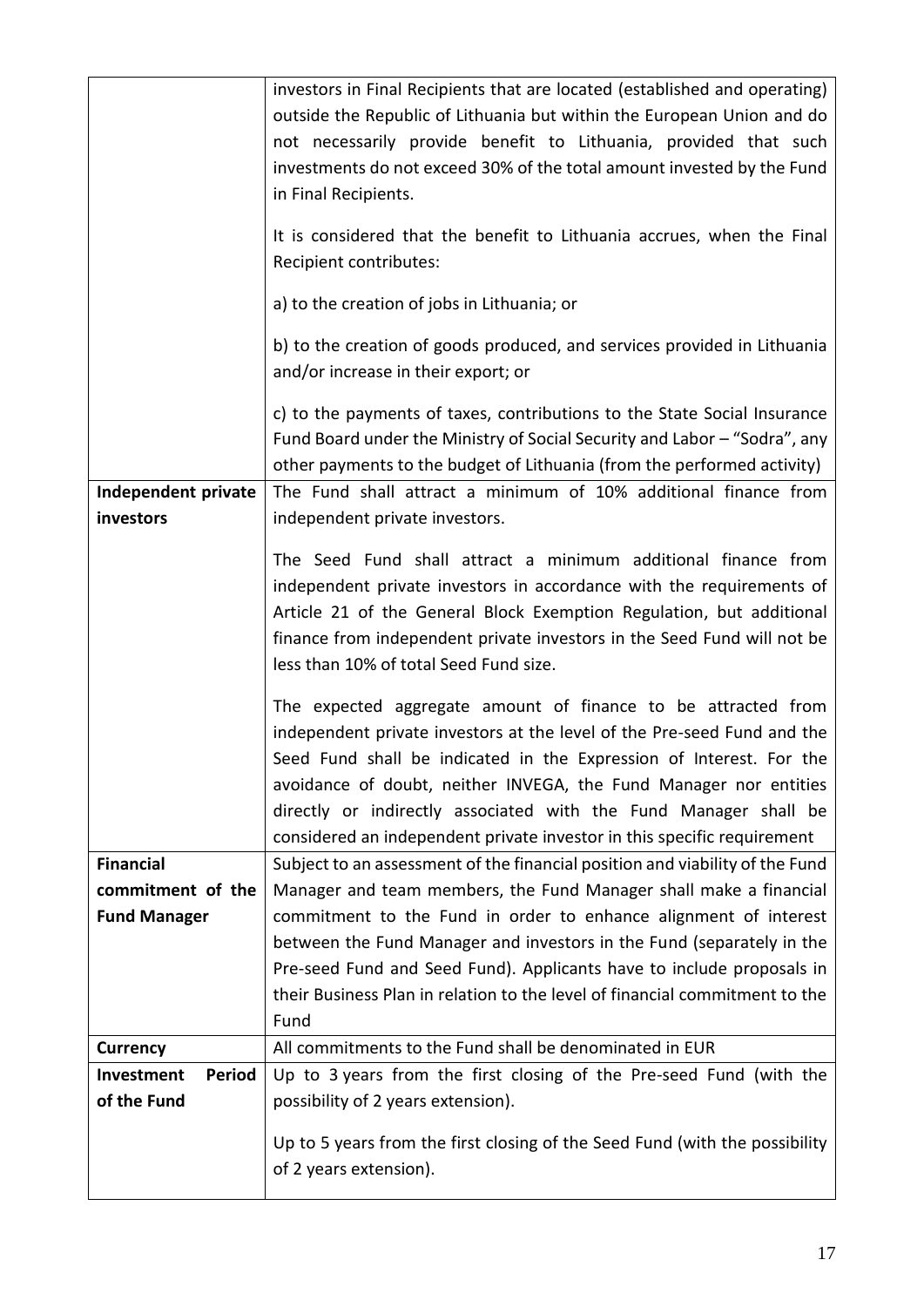|                             | Applicants are invited to propose the specific duration of the Investment  |  |  |  |
|-----------------------------|----------------------------------------------------------------------------|--|--|--|
|                             | Period of the Fund together with any extensions in the Business Plan       |  |  |  |
| <b>Maximum</b>              | The total amount, including follow-on investments, invested by the         |  |  |  |
| investment                  | Pre-seed Fund in a single eligible Pre-seed Fund Final Recipient shall not |  |  |  |
|                             | exceed 5% of the total commitments to the Pre-seed Fund, provided in       |  |  |  |
|                             | any event that such amounts shall not exceed the amount set out in Article |  |  |  |
|                             | 22 of the General Block Exemption Regulation and be subject to the Article |  |  |  |
|                             | 8 of the General Block Exemption Regulation.                               |  |  |  |
|                             | The total amount, including follow-on investments, invested by the         |  |  |  |
|                             | Seed Fund in a single eligible Seed Fund Final Recipient shall not exceed  |  |  |  |
|                             | 10% of the total commitments to the Seed Fund, provided in any event       |  |  |  |
|                             | that such amounts shall not exceed the amount set out in Article 21(9) of  |  |  |  |
|                             | the General Block Exemption Regulation and be subject to the Article 8 of  |  |  |  |
|                             | the General Block Exemption Regulation                                     |  |  |  |
| <b>Duration of the Fund</b> | Up to 10 years with the possibility of 2 years extension for both the Pre- |  |  |  |
|                             | seed Fund and the Seed Fund. Applicants are invited to propose the         |  |  |  |
|                             | specific duration of the Fund together with any extensions in the Business |  |  |  |
|                             | Plan                                                                       |  |  |  |
| <b>Requirements</b><br>for  | The Fund manager shall comply with relevant standards and applicable       |  |  |  |
| the Fund Manager            | legislation on the prevention of money laundering, the fight against       |  |  |  |
|                             | terrorism and tax fraud to which they may be subject. The Fund manager     |  |  |  |
|                             | (and entities related to the Fund manager) shall not be incorporated in    |  |  |  |
|                             | Non-Cooperative Jurisdictions.                                             |  |  |  |
|                             | The Fund Manager shall seek to be licenced and (or) to receive an activity |  |  |  |
|                             | permit by the Bank of Lithuania to engage in activities of managing        |  |  |  |
|                             | collective investment undertakings formed under the Law on Informed        |  |  |  |
|                             | Investors.                                                                 |  |  |  |
|                             | The Fund Manager shall have a dedicated investment team composed of        |  |  |  |
|                             | experienced professionals with an appropriate skillset and knowledge of    |  |  |  |
|                             | the Lithuanian market as well as pre-acceleration programs, programs       |  |  |  |
|                             | dedicated to team selection, formation and coaching, business idea         |  |  |  |
|                             | development, and knowledge of acceleration programs or accelerator         |  |  |  |
|                             | funds (equity based). The Fund Manager shall operate in accordance with    |  |  |  |
|                             | the best industry practices including complying with professional          |  |  |  |
|                             | standards issued by Invest Europe, Institutional Limited Partners          |  |  |  |
|                             | Association and other recognized industry bodies. The Fund Manager shall   |  |  |  |
|                             | operate independently.                                                     |  |  |  |
|                             | The Fund Manager shall perform its obligations in accordance with          |  |  |  |
|                             | applicable law and act with the degree of professional care, efficiency,   |  |  |  |
|                             | transparency and diligence expected from a professional body. The Fund     |  |  |  |
|                             | manager shall ensure that:                                                 |  |  |  |
|                             |                                                                            |  |  |  |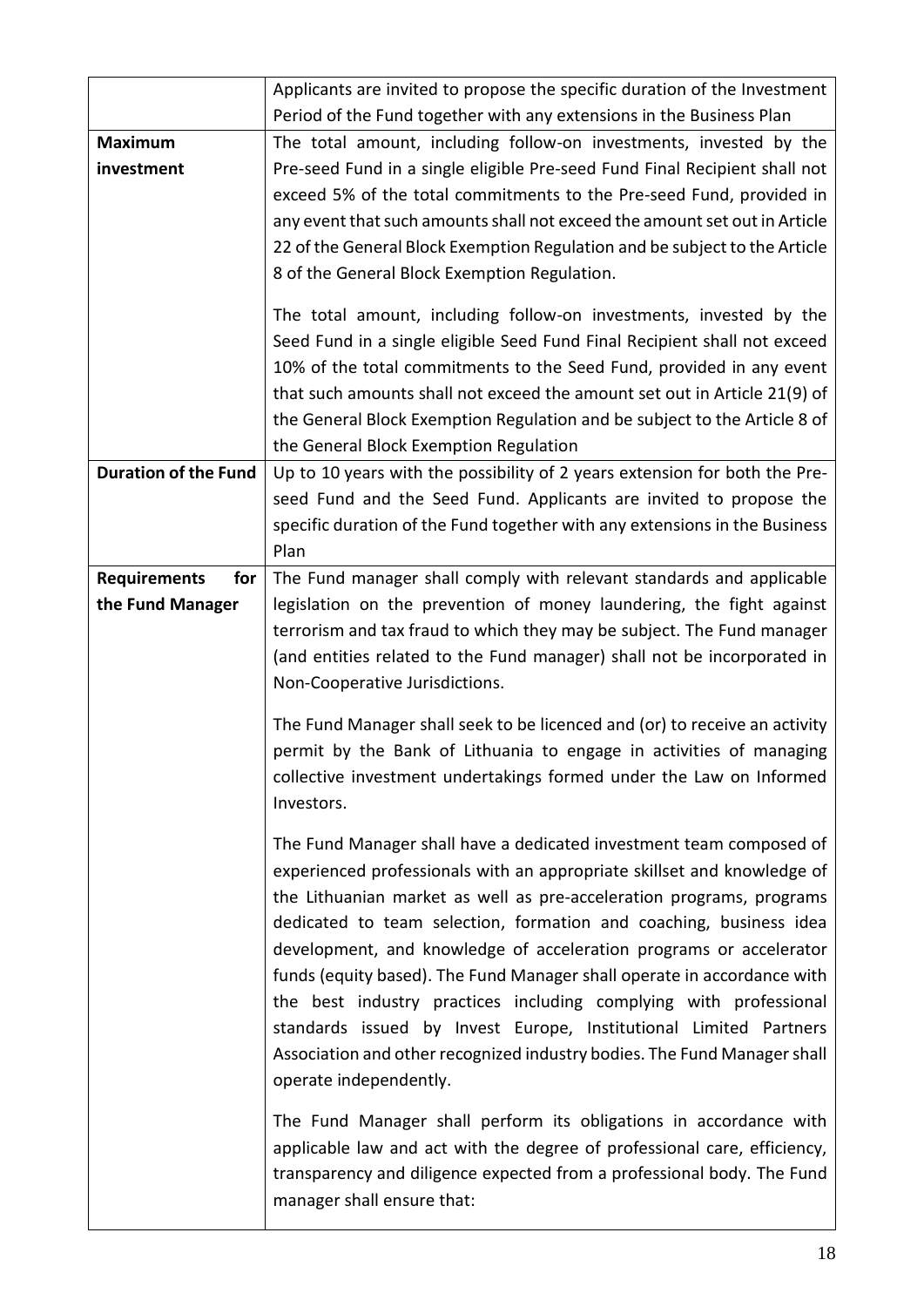|                            | (a) Final Recipients are selected with due account taken of the nature<br>of the Financial Instrument and the potential economic viability of<br>investment projects to be financed. The selection shall not give rise<br>to a conflict of interest;<br>(b) Participants and Final Recipients are informed that funding is<br>financed from the Innovation Promotion Fund.<br>The Fund Manager shall be managed on a commercial basis and meet all<br>the criteria stipulated in Article 21(15) of the General Block Exemption |  |  |
|----------------------------|--------------------------------------------------------------------------------------------------------------------------------------------------------------------------------------------------------------------------------------------------------------------------------------------------------------------------------------------------------------------------------------------------------------------------------------------------------------------------------------------------------------------------------|--|--|
|                            | Regulation.<br>Financing to Final Recipients shall be based on a viable business plan,<br>containing details of product, sales and profitability development in order<br>to establish ex ante financial viability and where a clear and realistic exit<br>strategy shall exist for each investment                                                                                                                                                                                                                             |  |  |
| <b>Requirements</b><br>for | The Fund Managers shall:                                                                                                                                                                                                                                                                                                                                                                                                                                                                                                       |  |  |
| the Pre-acceleration       | 1. organize free of charge Pre-acceleration program activities to the                                                                                                                                                                                                                                                                                                                                                                                                                                                          |  |  |
| program                    | Participants, from the Pre-seed Fund, that include such activities that                                                                                                                                                                                                                                                                                                                                                                                                                                                        |  |  |
|                            | correspond with the aims of the Fund to be established, inter alia:                                                                                                                                                                                                                                                                                                                                                                                                                                                            |  |  |
|                            | organization of events generating new and innovative<br>a.<br>business ideas;                                                                                                                                                                                                                                                                                                                                                                                                                                                  |  |  |
|                            | selection of Participants (potential founders), formation of<br>b.                                                                                                                                                                                                                                                                                                                                                                                                                                                             |  |  |
|                            | teams from selected Participants;                                                                                                                                                                                                                                                                                                                                                                                                                                                                                              |  |  |
|                            | provision of Grants for the selected Participants;<br>C.                                                                                                                                                                                                                                                                                                                                                                                                                                                                       |  |  |
|                            | d. coaching of newly formed teams, mentoring, training and                                                                                                                                                                                                                                                                                                                                                                                                                                                                     |  |  |
|                            | consulting teams in order to develop new ideas, create and                                                                                                                                                                                                                                                                                                                                                                                                                                                                     |  |  |
|                            | test new products, validate potential business model;                                                                                                                                                                                                                                                                                                                                                                                                                                                                          |  |  |
|                            | e. getting access to feedback from the sector, technology;                                                                                                                                                                                                                                                                                                                                                                                                                                                                     |  |  |
|                            | f.<br>assistance to the teams in preparation for the                                                                                                                                                                                                                                                                                                                                                                                                                                                                           |  |  |
|                            | establishment of MSE in order to participate in the                                                                                                                                                                                                                                                                                                                                                                                                                                                                            |  |  |
|                            | Acceleration program and/or receive the first investment;                                                                                                                                                                                                                                                                                                                                                                                                                                                                      |  |  |
|                            | 2. organize at least 2 hackathons* within a period of 3 years that take                                                                                                                                                                                                                                                                                                                                                                                                                                                        |  |  |
|                            | place in the Republic of Lithuania with the aim to generate new and                                                                                                                                                                                                                                                                                                                                                                                                                                                            |  |  |
|                            | innovative business ideas and the pipeline of potential Participants;<br>3. provide Pre-acceleration program activities to at least 120 selected                                                                                                                                                                                                                                                                                                                                                                               |  |  |
|                            | Participants in order to form at least 30-35 teams, each consisting of at                                                                                                                                                                                                                                                                                                                                                                                                                                                      |  |  |
|                            | least 2 persons;                                                                                                                                                                                                                                                                                                                                                                                                                                                                                                               |  |  |
|                            | 4. provide Grants to at least 120 selected Participants. The details and                                                                                                                                                                                                                                                                                                                                                                                                                                                       |  |  |
|                            | overall budget of the Grants shall be included in the Business Plan;<br>5. provide to the Participants on-site services for no less than 50% of the                                                                                                                                                                                                                                                                                                                                                                            |  |  |
|                            | Pre-acceleration program duration and the remaining part of Pre-<br>acceleration program shall be provided "online", except when this is                                                                                                                                                                                                                                                                                                                                                                                       |  |  |
|                            | not possible due to <i>force majeure</i> (e.g. travel restrictions or lockdowns<br>due to COVID-19)                                                                                                                                                                                                                                                                                                                                                                                                                            |  |  |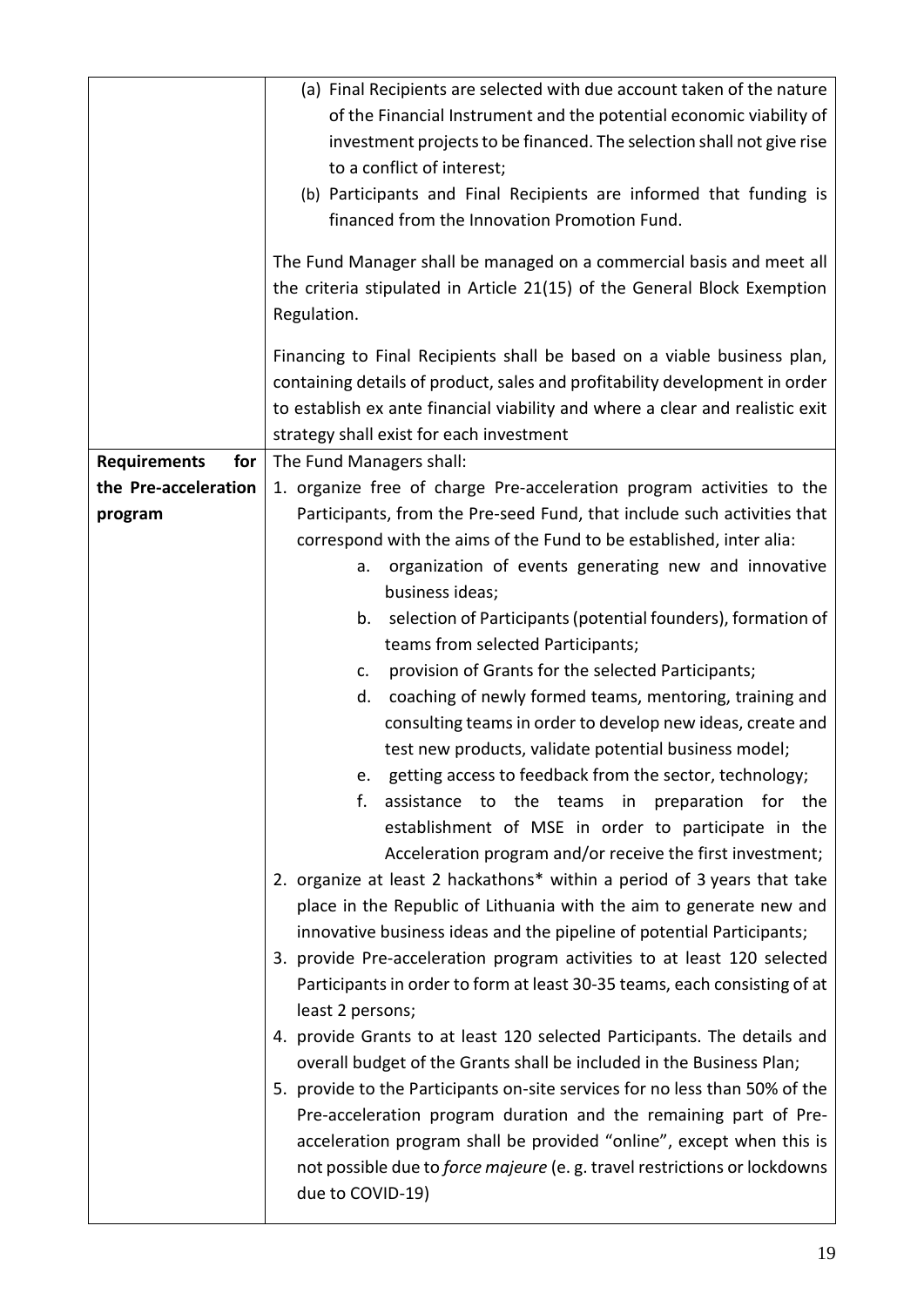|                                                                           | The Fund Manager (including its affiliates) cannot charge Pre-acceleration   |  |
|---------------------------------------------------------------------------|------------------------------------------------------------------------------|--|
|                                                                           | program Participants for the services of the Pre-acceleration programs.      |  |
|                                                                           |                                                                              |  |
|                                                                           | Pre-acceleration program activities take place in the Republic of Lithuania. |  |
|                                                                           | The timeline of the Pre-acceleration program activities shall be provided    |  |
|                                                                           | in the Business Plan. In any case Pre-acceleration program shall start as    |  |
|                                                                           | soon as possible and shall end not later than within 3 years after the       |  |
|                                                                           | signature of Funding Agreement                                               |  |
|                                                                           |                                                                              |  |
|                                                                           | * The Fund Manager may offer other Pre-acceleration program activities       |  |
|                                                                           | of similar nature that take place in the Republic of Lithuania with the aim  |  |
|                                                                           | to generate new and innovative business ideas and the pipeline of            |  |
|                                                                           | potential Participants. These activities shall be presented in the Business  |  |
|                                                                           | Plan                                                                         |  |
| <b>Requirements</b><br>for                                                | The Fund Managers shall:                                                     |  |
| <b>Acceleration</b><br>the                                                | provide to the MSEs the free of charge services of the Acceleration<br>1.    |  |
|                                                                           | program from the Pre-seed Fund that include such activities that             |  |
| programs                                                                  | correspond with the aims of the Fund to be established, inter alia           |  |
|                                                                           |                                                                              |  |
|                                                                           | assistance to the Pre-seed Fund Final Recipients in attraction of            |  |
|                                                                           | mentors, sector and technology experts, buyers, suppliers, partners          |  |
|                                                                           | and investors in order to develop, explore, assess, approve and expand       |  |
|                                                                           | the model of the products and business activities of the Final               |  |
|                                                                           | Recipients and promote entering into the market;                             |  |
|                                                                           | 2. organize at least 3 Acceleration programs within a period of 3 years      |  |
|                                                                           | (with the possibility of 1 year extension) that take place in the Republic   |  |
|                                                                           | of Lithuania. Each Acceleration program shall be run for at least 10         |  |
|                                                                           | weeks and shall be provided to at least 5 Pre-seed Fund Final                |  |
|                                                                           | Recipients. The Fund Manager may offer Acceleration program                  |  |
|                                                                           | dedicated to the deep technology and (or) life sciences industry and         |  |
|                                                                           | (or) renewable energy industry in the Business Plan;                         |  |
| 3. provide Acceleration program services to at least 45 MSEs out of which |                                                                              |  |
|                                                                           | at least 15 Pre-seed Fund Final Recipients shall be established by           |  |
| Participants. For the avoidance of doubt, MSEs that have not been         |                                                                              |  |
|                                                                           | Participants of the Pre-acceleration program may participate in the          |  |
|                                                                           | Acceleration program;                                                        |  |
|                                                                           | 4. attract mentors who shall provide the MSEs free of charge services of     |  |
|                                                                           | the Acceleration programs and shall have adequate experience and             |  |
|                                                                           | knowledge of starting a business and investing in early-stage MSEs;          |  |
|                                                                           | 5. provide to the Pre-seed Fund Final Recipients on-site services for no     |  |
|                                                                           | less than 50% of the Acceleration program duration and the remaining         |  |
|                                                                           | part of the Acceleration program shall be provided "online", except          |  |
|                                                                           | when this is not possible due to force majeure (e. g. travel restrictions    |  |
|                                                                           | or lockdowns due to COVID-19);                                               |  |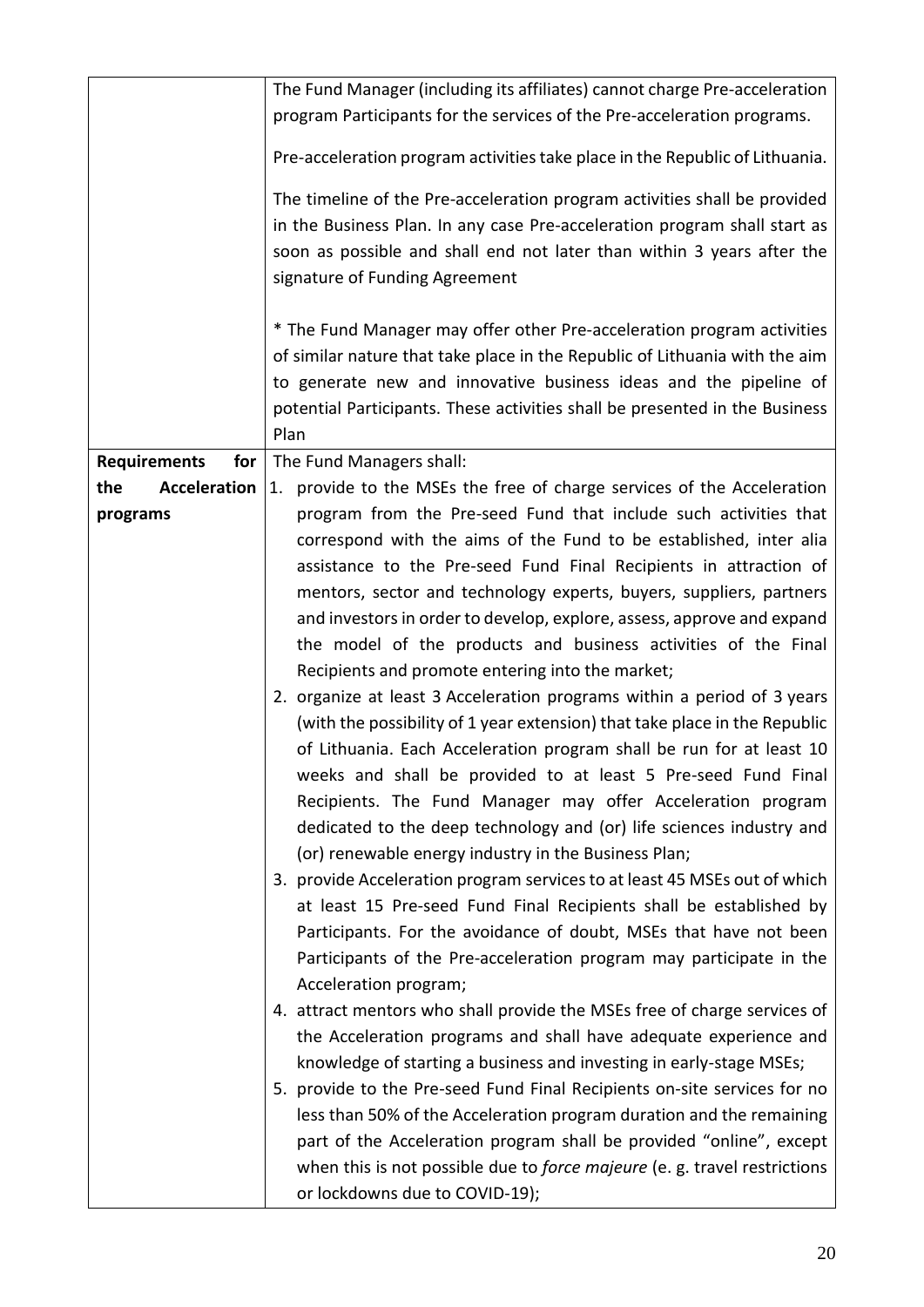|                                             | 6. provide Acceleration program of similar content (in English or in<br>Lithuanian) that includes at least company<br>building, team<br>strengthening, legal, fundraising, pitch, sales and product etc.<br>trainings, consulting or lectures;<br>7. ensure for the Pre-seed Fund Final Recipients suitable working<br>premises in the Republic of Lithuania while the services of the<br>Acceleration program are provided.<br>The Fund Manager (including his affiliates) cannot charge Pre-seed Fund<br>Final Recipients for the services of the Acceleration program.<br>Acceleration program activities shall take place in the Republic of |  |  |
|---------------------------------------------|--------------------------------------------------------------------------------------------------------------------------------------------------------------------------------------------------------------------------------------------------------------------------------------------------------------------------------------------------------------------------------------------------------------------------------------------------------------------------------------------------------------------------------------------------------------------------------------------------------------------------------------------------|--|--|
|                                             | Lithuania.<br>All MSEs which participated in the Acceleration program shall become the<br>Pre-seed Fund Final Recipients and receive initial equity and/or quasi-<br>equity investments before or during the Acceleration program period                                                                                                                                                                                                                                                                                                                                                                                                         |  |  |
| <b>Management</b><br>costs<br>and fee       | The Fund Manager shall be entitled to a management fee which shall be<br>agreed in the Funding Agreement.                                                                                                                                                                                                                                                                                                                                                                                                                                                                                                                                        |  |  |
|                                             | The proposed management fee (including all applicable taxes) and costs<br>(which must cover all operating expenses of the Fund, including all<br>applicable taxes) (separate for the Pre-seed Fund (including all Pre-<br>acceleration program and Acceleration program activities with detailed<br>budget lines for each program) and the Seed Fund) and the calculation<br>methodology shall be specified in the Business Plan and shall comply with<br>the management fee and costs caps stipulate herein:                                                                                                                                    |  |  |
|                                             | - the Pre-seed Fund management fee and costs cap - the aggregate<br>amount of the management fee, costs and all other expenses borne<br>by the Pre-seed Fund over the lifetime of the Pre-seed Fund shall not<br>exceed 42% of the total commitments to the Pre-seed Fund;<br>the Seed Fund management fee and costs cap $-$ the aggregate<br>amount of the management fee, costs and all other expenses borne<br>by the Seed Fund over the lifetime of the Seed Fund shall not exceed<br>20% of the total commitments to the Seed Fund.                                                                                                         |  |  |
|                                             | All investors in the Fund are required to allocate part of their financial<br>commitment (pro rata to their financial commitment to the funds) for the<br>payment of management fee and costs                                                                                                                                                                                                                                                                                                                                                                                                                                                    |  |  |
| Distribution of the<br><b>Fund's income</b> | The Financial Instrument will benefit from the State Aid Scheme whereby<br>the net return of the Innovation Promotion Fund will be capped at the<br>level of the Hurdle Rate (Hurdle Rate percentage per annum to be<br>proposed by the Applicant) with distributions in excess of such amount<br>being available as an incentive for the benefit of independent private<br>investors and the Fund Manager.                                                                                                                                                                                                                                      |  |  |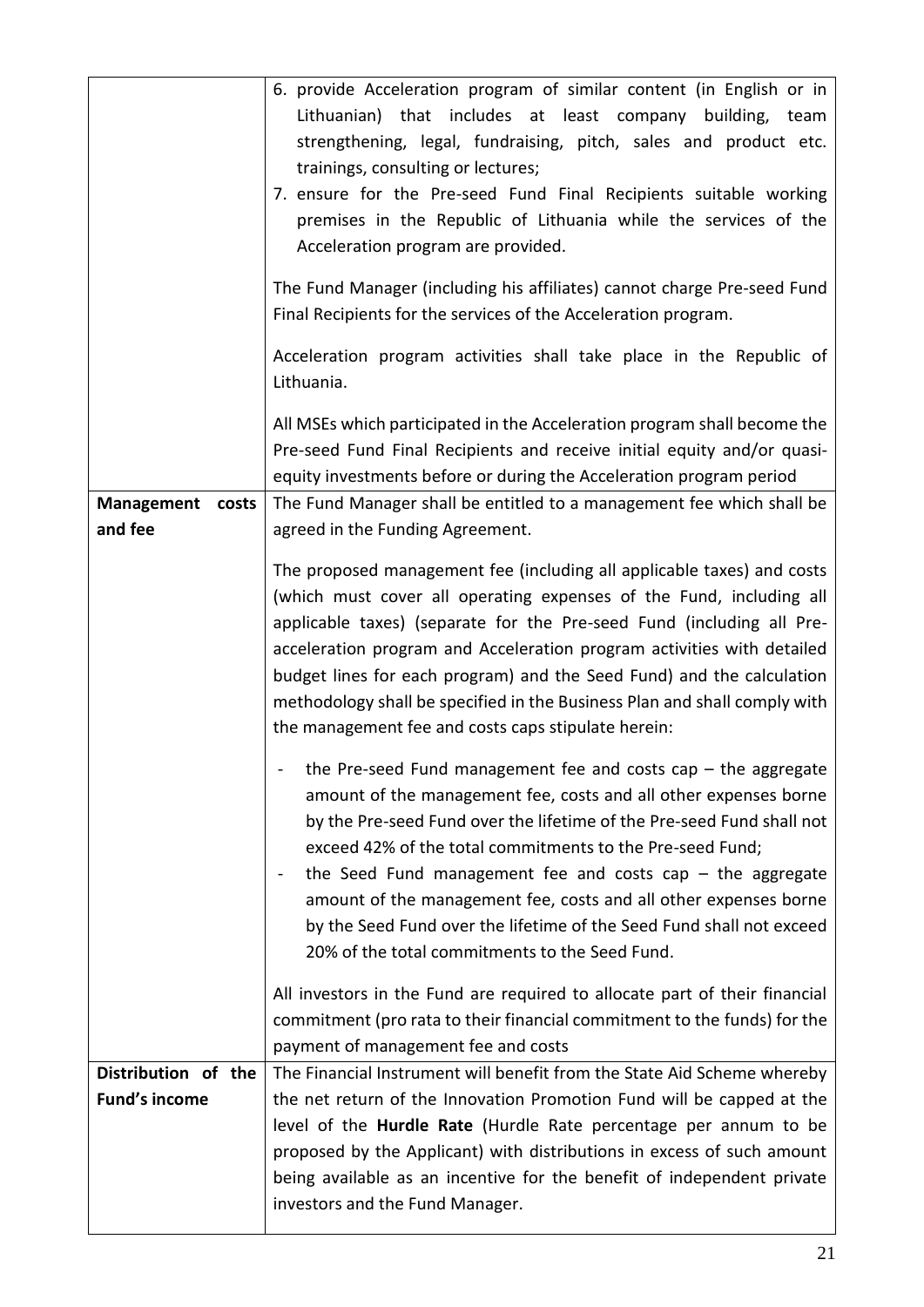|                              | Proceeds received by each Pre-seed Fund investment shall be distributed     |  |  |
|------------------------------|-----------------------------------------------------------------------------|--|--|
|                              | on case-by-case basis so that each Pre-seed Fund investor shall receive a   |  |  |
|                              | net investment return equivalent to Hurdle rate per annum from the          |  |  |
|                              | individual investment.                                                      |  |  |
|                              |                                                                             |  |  |
|                              | Proceeds received by the Seed Fund shall be distributed so that each Seed   |  |  |
|                              | Fund investor shall receive a net investment return equivalent to Hurdle    |  |  |
|                              | rate per annum before the Fund Manager becomes entitled to a share of       |  |  |
|                              | the profits (hereafter referred as the Carried Interest).                   |  |  |
|                              | Applicants are invited to include proposals in their Business Plan in       |  |  |
|                              | relation to the Hurdle rate percentage (not more than 6% per annum),        |  |  |
|                              | Carried Interest percentage and the catch up mechanism (if any) for the     |  |  |
|                              | Fund Manager in relation to the Hurdle Rate.                                |  |  |
|                              | It is expected that Carried Interest escrow or security arrangements may    |  |  |
|                              |                                                                             |  |  |
|                              | be required in the Funding Agreement to secure any Carried Interest         |  |  |
|                              | clawback obligations with respect to the Fund Manager                       |  |  |
| Investment                   | The Fund Manager shall form an investment committee of the Fund             |  |  |
| <b>Committee</b>             | (hereafter referred to as the Investment Committee), which shall be         |  |  |
|                              | responsible, among other things, for the selection of Participants,         |  |  |
|                              | decisions to provide Grants, consideration and approval of all investment   |  |  |
|                              | and divestment decisions of the Fund. The Investment Committee shall be     |  |  |
|                              | independent from the influence of investors or other third parties and      |  |  |
|                              | should primarily be comprised of representatives of the Fund Manager        |  |  |
| <b>Advisory Committee</b>    | Pre-seed Fund and Seed Fund shall have separate advisory committees         |  |  |
| of the Fund                  | (hereafter referred to as the Advisory Committee), comprised of             |  |  |
|                              | representatives of the most significant investors in the fund. The Advisory |  |  |
|                              | Committee shall convene at frequencies to be established in the Funding     |  |  |
|                              | Agreement and shall have functions that include: (i) providing overall      |  |  |
|                              | guidance to the Fund Manager, (ii) reviewing the activities and             |  |  |
|                              | governance of the fund, (iii) reviewing any conflicts of interest and       |  |  |
|                              | approving the Fund Manager's proposals on how to resolve such conflicts     |  |  |
|                              | of interest, (iv) reviewing the activities of the Pre-acceleration program, |  |  |
|                              | Acceleration program and (v) such other duties as are specified in the      |  |  |
|                              | <b>Funding Agreement</b>                                                    |  |  |
| <b>Conflicts of interest</b> | The Fund shall enter into all transactions on an arm's length basis.        |  |  |
|                              |                                                                             |  |  |
|                              | The Fund Manager shall immediately refer and fully disclose to the          |  |  |
|                              | Advisory Committee any activities which could create an opportunity for     |  |  |
|                              | actual or potential conflicts of interest to arise and shall seek the       |  |  |
|                              | determination of the Advisory Committee as to the course of action to be    |  |  |
|                              | taken                                                                       |  |  |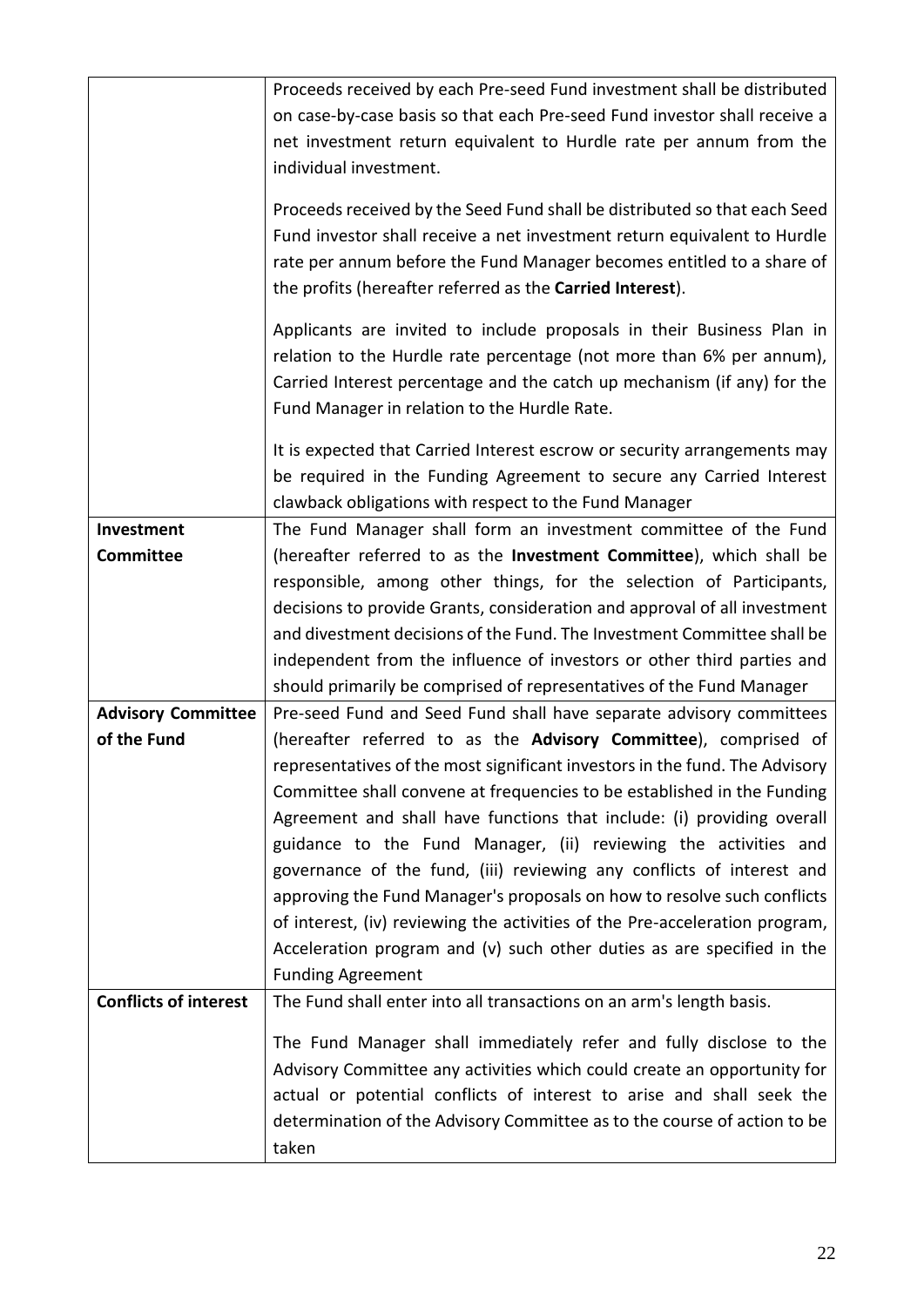| Domiciliation of the              | The Fund shall be established under the laws of the Republic of Lithuania.                            |  |  |  |
|-----------------------------------|-------------------------------------------------------------------------------------------------------|--|--|--|
| <b>Fund</b><br>and<br><b>Fund</b> | The Fund Manager and all related entities (e. g. investment advisor,                                  |  |  |  |
| <b>Manager</b>                    | carried interest vehicle) shall be established in the European Union                                  |  |  |  |
| <b>Reporting</b>                  | The Fund Manager shall provide periodical information in a standardized                               |  |  |  |
|                                   | form and scope, in compliance with the reporting guidelines of Invest                                 |  |  |  |
|                                   | Europe, and provide all additional information which may be required by                               |  |  |  |
|                                   | applicable regulations or law in effect from time to time including but not                           |  |  |  |
|                                   | limiting the General Block Exemption Regulation, or which shall otherwise                             |  |  |  |
|                                   | be stipulated in the Funding Agreement(s), or any additional information                              |  |  |  |
|                                   | requested by INVEGA.                                                                                  |  |  |  |
|                                   |                                                                                                       |  |  |  |
|                                   | The Fund Manager shall submit electronic copies of documents requested                                |  |  |  |
|                                   | relating to investments and the performance of the Fund                                               |  |  |  |
| Compliance                        | The Fund Manager shall ensure compliance with relevant standards and                                  |  |  |  |
|                                   | applicable legislation on the prevention of money laundering, the fight                               |  |  |  |
|                                   | against terrorism and tax fraud.                                                                      |  |  |  |
|                                   | To that end, the Fund Manager shall institute and maintain internal                                   |  |  |  |
|                                   | control procedures designed to (i) prevent the Fund, any Participant or                               |  |  |  |
|                                   | Final Recipient from being involved in any money laundering or tax                                    |  |  |  |
|                                   | evasion scheme, any fraudulent, coercive, collusive or corrupt practice or                            |  |  |  |
|                                   | any other criminal or terrorist activity, and (ii) confirm the integrity of the                       |  |  |  |
|                                   | independent private investors, each prospective Participant, each                                     |  |  |  |
|                                   | prospective Final Recipient and each individual associated with them.                                 |  |  |  |
|                                   |                                                                                                       |  |  |  |
|                                   | The Fund, Fund Manager and any other entities involved in the                                         |  |  |  |
|                                   | implementation of the Financial Instrument shall not be established, and                              |  |  |  |
|                                   | shall not maintain business relations with, or invest in or through, entities                         |  |  |  |
|                                   | incorporated in territories that jurisdictions do not co-operate with the                             |  |  |  |
|                                   | European Union in relation to the application of the internationally agreed                           |  |  |  |
|                                   | tax standard and shall transpose such requirements in their contracts with                            |  |  |  |
|                                   | <b>Final Recipients</b>                                                                               |  |  |  |
| <b>Audit requirements</b>         | The Fund Manager undertakes to allow authorized representatives of                                    |  |  |  |
|                                   | INVEGA, the European Commission (including the European Anti-Fraud                                    |  |  |  |
|                                   | Office), the Ministry of Finance, the Ministry of Economy and Innovation,                             |  |  |  |
|                                   | the National Audit Office of the Republic of Lithuania, the Financial Crime                           |  |  |  |
|                                   | Investigation Service under the Ministry of the Interior, Special                                     |  |  |  |
|                                   | Investigation Service of the Republic of Lithuania, the Competition                                   |  |  |  |
|                                   | Council, other EU institutions and EU bodies as well as representatives of                            |  |  |  |
|                                   | duly authorized national authorities entitled to assess how funds are used                            |  |  |  |
|                                   | to audit the Financial Instrument and/or carry out the review to the level<br>of the Final Recipient. |  |  |  |
|                                   | The Fund Manager shall be required to store and maintain all documents                                |  |  |  |
|                                   | related to Pre-acceleration program, Acceleration program, investments                                |  |  |  |
|                                   | and Final Recipients until at least the later of (1) the date which falls                             |  |  |  |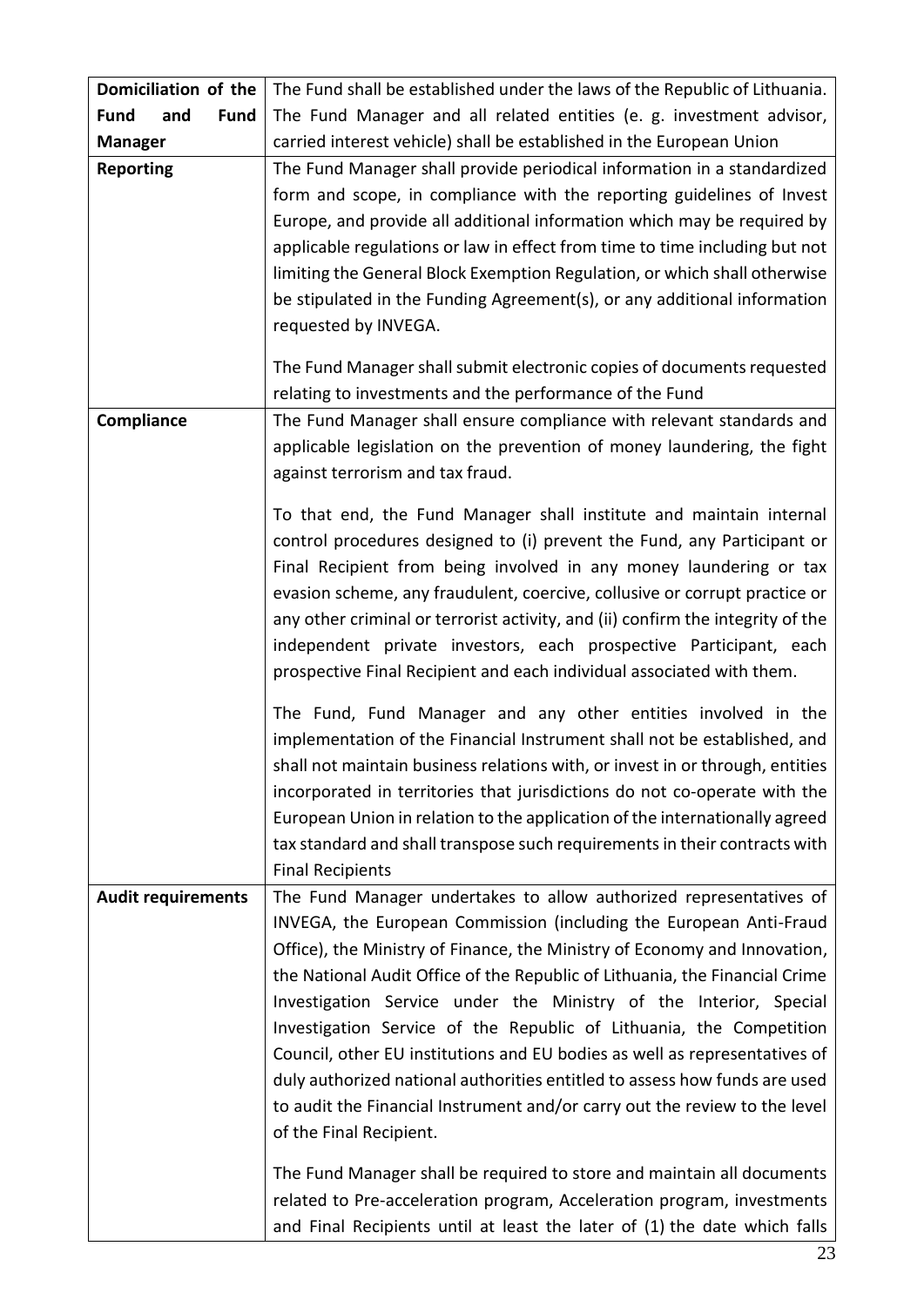|                                                                   | 3 years after the termination of the Fund, and (2) 10 years from the date         |  |  |
|-------------------------------------------------------------------|-----------------------------------------------------------------------------------|--|--|
|                                                                   | on which the last aid was granted under the State Aid Scheme.                     |  |  |
|                                                                   | The Fund Manager shall cause the financial statements of the Fund to be           |  |  |
|                                                                   | audited at least annually                                                         |  |  |
| <b>Publicity</b><br>οf                                            | <b>the</b> The Fund Manager will be required to perform periodic actions aimed at |  |  |
| <b>Financial Instrument</b>                                       | ensuring the publicity of the Financial Instrument in order to build              |  |  |
|                                                                   | awareness both in Lithuania and abroad.                                           |  |  |
| The Fund Manager's information measures and investment agreements |                                                                                   |  |  |
|                                                                   | concluded with Final Recipients shall indicate that funding is provided           |  |  |
|                                                                   | from the Innovation Promotion Fund                                                |  |  |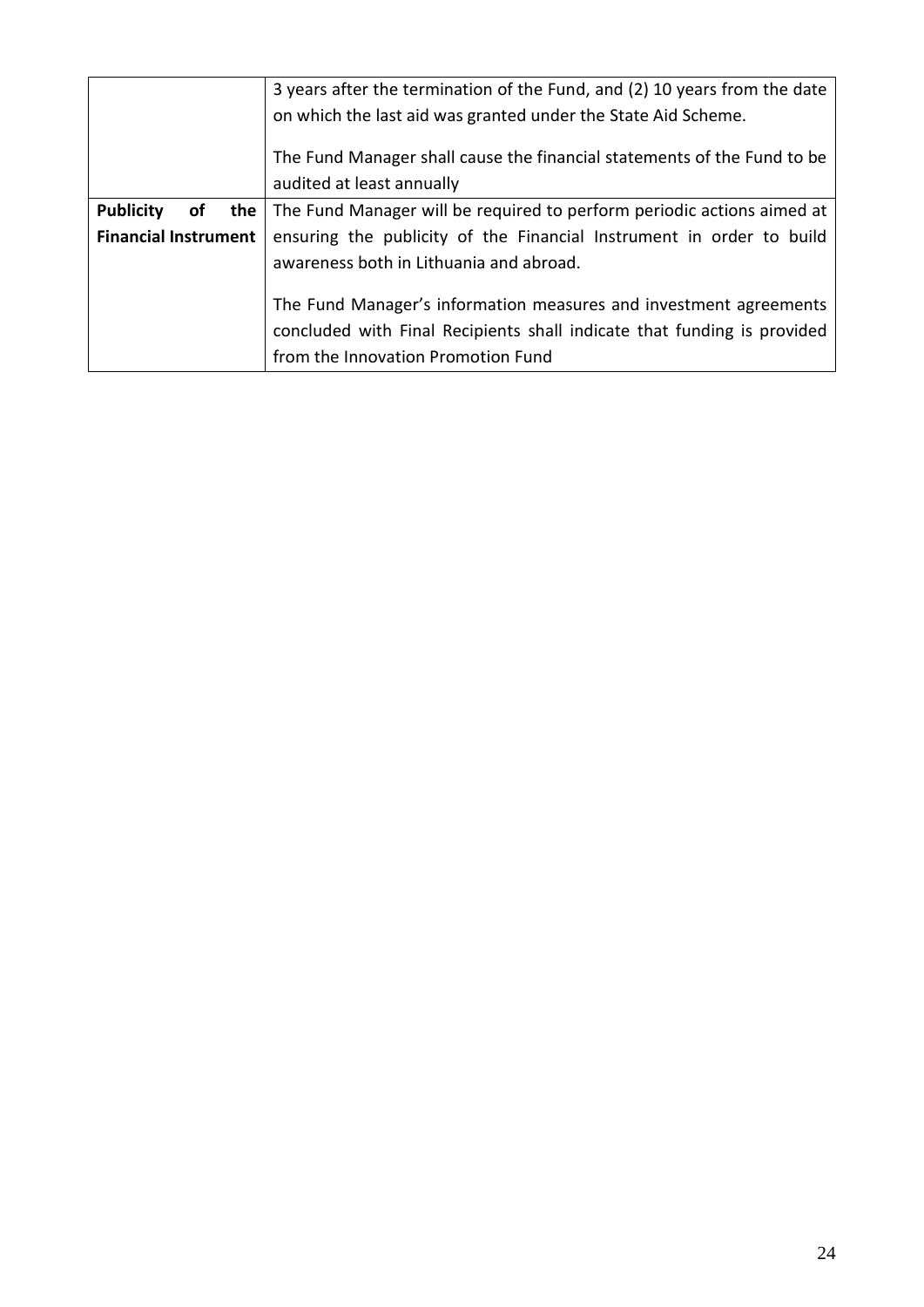Annex 2 to the Call for Expression of Interest

### (Name of the Applicant)

### (Legal form, registered office and contact details of the Applicant)

#### UAB INVESTICIJŲ IR VERSLO GARANTIJOS

# **APPLICATION FOR THE SELECTION OF THE FUND MANAGER OF THE ACCELERATOR 2 REFERENCE NUMBER:** *2021/* **A***2*

\_\_\_\_\_\_\_\_\_\_\_\_\_ (Date)

| 1. | Name of the Applicant                             |                                                                     |
|----|---------------------------------------------------|---------------------------------------------------------------------|
|    | Details of the Applicant:                         |                                                                     |
|    | <b>Address</b>                                    |                                                                     |
|    | Telephone                                         |                                                                     |
|    | Email                                             |                                                                     |
|    | Legal Form                                        |                                                                     |
|    | Commercial Register Details <sup>1</sup>          | Date of registration/incorporation:<br>Country of registration:     |
|    |                                                   | Standard identification code/registration<br>number, if applicable: |
| 2. | First name and surname of the person submitting   |                                                                     |
|    | Expression of Interest (if a natural person) or   |                                                                     |
|    | name of entity authorized to submit the           |                                                                     |
|    | Expression of Interest on behalf of the Applicant |                                                                     |
|    | (if a legal entity) <sup>2</sup>                  |                                                                     |
|    | Telephone number                                  |                                                                     |
|    | <b>Email address</b>                              |                                                                     |
| 3. | Contact person (if different from 2.)             |                                                                     |
|    | Telephone number                                  |                                                                     |
|    | <b>Email address</b>                              |                                                                     |

The undersigned, duly authorized to represent the Applicant, by signing this application hereby certify and declare that the Applicant agrees with all and any terms and conditions of the Selection as set out in the Call for Expression of Interest and that the information contained in this Expression of Interest and its Annexes is complete and correct in all respects.

The Applicant declares not to have made nor to make any offer of any type whatsoever from which an advantage could be derived under the Funding Agreement and not to have granted nor to grant,

<sup>1</sup> Please also attach a copy of the Applicant's certificate of incorporation or registration (if a legal entity).

<sup>&</sup>lt;sup>2</sup> Please also attach a copy of an identifying document for the person submitting the Expression of Interest (if a natural person) or authorized to submit the Expression of Interest of behalf of the Applicant (if a legal entity), such as a passport, identity card or other official document evidencing the person's identity and appropriate evidence of the authorisation to act for and on behalf of the Applicant (signatory powers).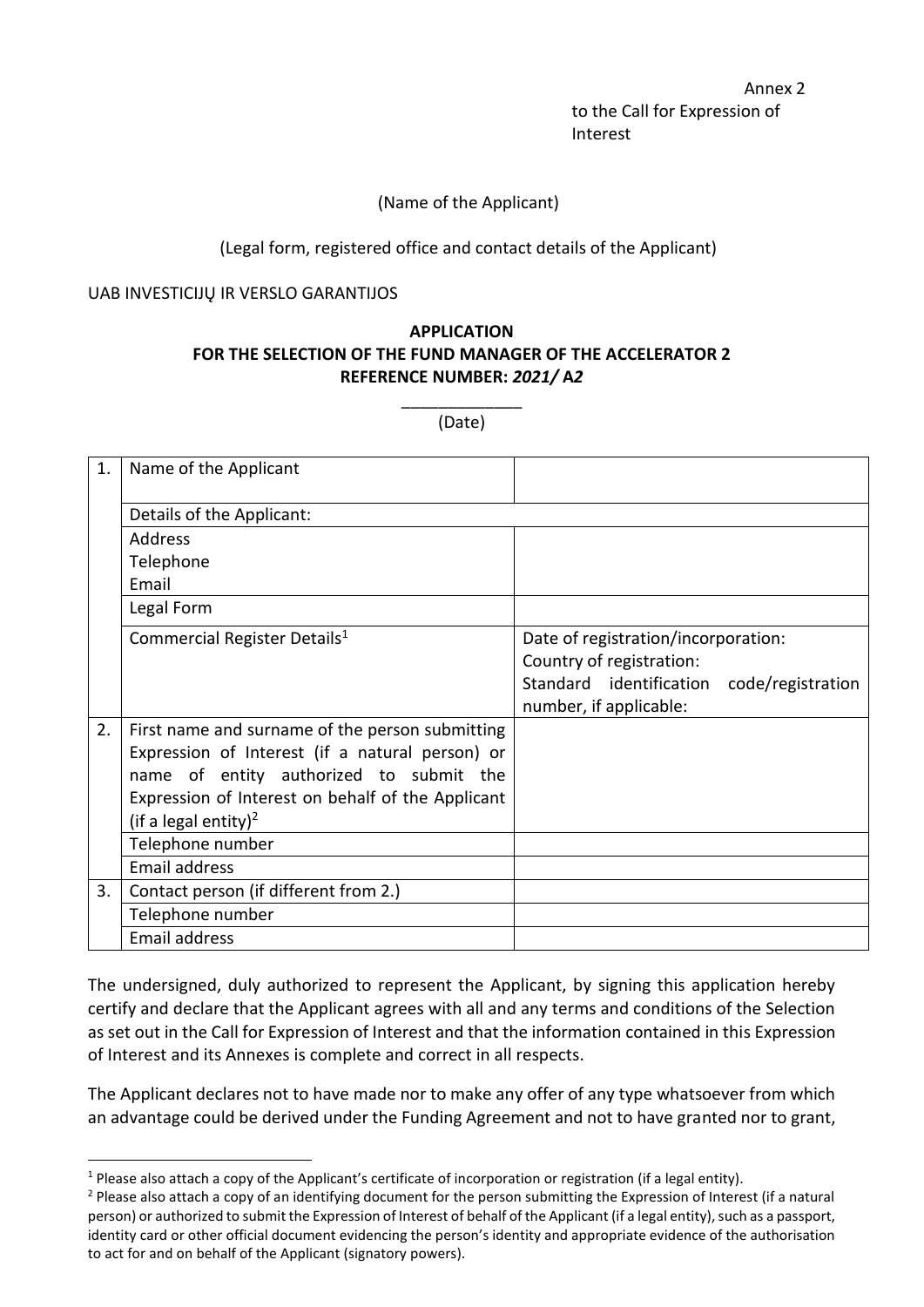not to have sought nor to seek, not to have attempted nor to attempt to obtain, and not to have accepted nor to accept, any advantage, financial or in kind, to or from any party whatsoever, constituting an illegal practice or involving corruption, either directly or indirectly, as an incentive or reward relating to the Call for Expression of Interest and the signing of any Funding Agreement. The following documents are hereby submitted together with this application (and attachments):

| ltem<br>No. | Title of documents submitted                             | Number of pages in the<br>document |
|-------------|----------------------------------------------------------|------------------------------------|
|             | Business Plan (including CVs and applicable attachments) |                                    |
|             | Declarations (Parts A and B)                             |                                    |
|             |                                                          |                                    |

By submitting this application the undersigned, duly authorized to represent the Applicant, hereby certify and declare the following:

- 1) We are aware that the Financial Instrument "Accelerator 2" shall be implemented through the Innovation Promotion Fund which was established on 30 December 2020 by the Ministry of Economy and Innovation and Ministry of Finance and INVEGA.
- 2) We have read and taken into account the Call for Expression of Interest for the selection for the Financial Instrument "Accelerator 2" as was published by INVEGA on **13 October 2021** and agree to its terms, including, without limitation, that following the Law of the Republic of Lithuania on Public Procurement, the exemption foreseen in items 5 and 7 of Article 6 of the indicated law is applied for the Selection process.
- 3) In implementing the Financial Instrument "Accelerator 2"*,* we would not carry out any actions that could have an adverse effect on sustainable development, including with respect to:
	- environmental protection (environmental quality and natural resources, protection of landscape and biological diversity, climate change, environmental protection, etc.);
	- social area (employment, poverty and social exclusion, public health, education and science, protection of the originality of culture, sustainable consumption);
	- economics (sustainable development of major industries and regions);
	- territorial development (reduction of environmental, social and economic differences);
	- information and knowledge society.
- 4) In implementing the Financial Instrument "Accelerator 2"*,* we would not carry out any actions that would have a negative impact on gender equality and non-discrimination on grounds of sex, race or ethnic origin, religion or belief, age, disability, sexual orientation.
- 5) We are aware that investments made by the Financial Instrument "Accelerator 2" shall be state aid granted under the Commission Regulation (EU) No 651/2014 of 17 June 2014 declaring certain categories of aid compatible with the internal market in application of Articles 107 and 108 of the EU Treaty and under the scheme of the Financial Instrument "Accelerator 2" approved by the Minister of Economy and Innovation of the Republic of Lithuania. In implementing the Financial Instrument "Accelerator 2", we would ensure full compliance of investments with the legal acts regulating state aid.
- 6) We are aware that the Financial Instrument "Accelerator 2" shall be implemented on the basis of the Law of the Republic of Lithuania on Innovation Promotion Fund , as amended from time to time and that when implementing the Financial Instrument "Accelerator 2"we shall comply with all requirements set out in Annex 1 thereto.

(Signature) (First name and surname)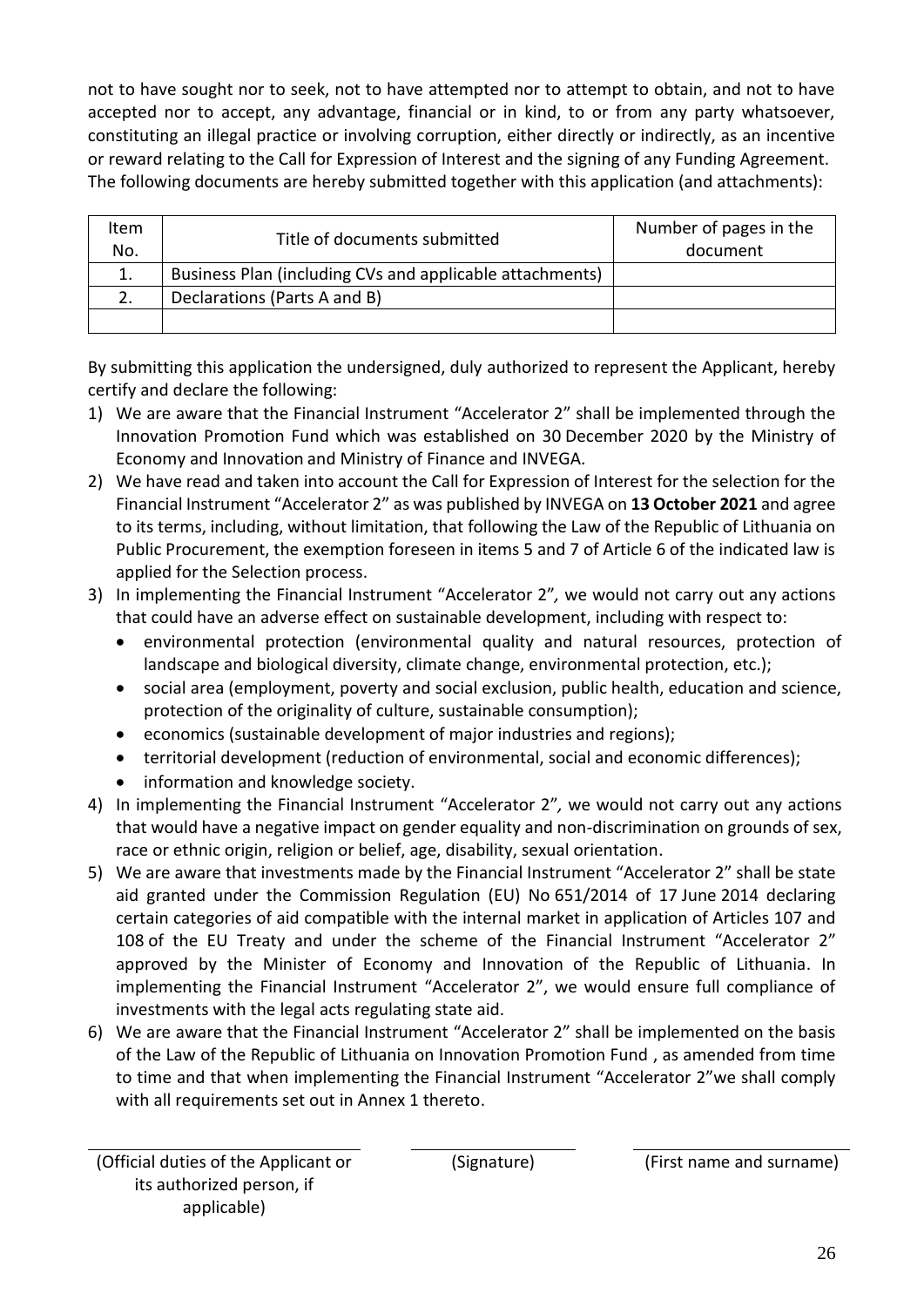Annex 3 to the Call for Expression of Interest

#### **BUSINESS PLAN REQUIREMENTS**

In preparing the Business Plan (separately for the Pre-seed Fund and the Seed Fund), Applicants should take into consideration the Selection Documents and the applicable Terms and Conditions for the Fund provided in **Annex 1**. The Business Plan should be concise but include (but not be limited to) all of the information highlighted below.

#### **Market Opportunity**

- Overview of target market segment and demonstration of why the targeted segment represents an attractive investment opportunity;
- Explanation of the macro and micro economic and other drivers that underpin the opportunity;
- Risks/barriers relevant to the market segment and its impact on the investment opportunity set;
- Envisaged competition and/or co-operation with other market players (including, if relevant, universities, science hubs, business incubators, business angels and entrepreneurship initiatives);
- Marketing strategy of the Fund.

#### **Investment Team (Management) and Track Record**

- Details of existing funds (if any) under management;
- Details of existing pre-acceleration programs (if any) under management;
- Details of existing acceleration programs (if any) under management;
- List of joiners and leavers of the team, their date of arrival/departure, position at arrival and current title;
- Full details of each member of the proposed management team, to include (i) time dedication to the Fund, (ii) detailed CV, (iii) prior experience and connections within target market segments, (iv) investment track record (including investee name, transaction type, sector, geography, key areas of responsibilities, invested amount and ownership, date of investment and exit, realized or unrealized value including multiple of cost and gross/net IRR), where the track record involves formal funds, in addition to individual transaction information, net fund level returns should be included (v) pre-acceleration program experience, (vi) acceleration program or accelerator fund experience, (vii) current/previous salary, and (viii) three references (including phone numbers) including where possible related to a transactions relevant to the proposed strategy: CEOs of investees, co-investors, other;
- Relevant team's experience of organizing Pre-acceleration programs, Acceleration programs;
- Relevant team's experience of organizing the specialized acceleration programs, if so, in which sectors, areas;
- Relevant team's experience and (or) intention of sustainable investing and implementing Environmental, Social and Corporate Governance (ESG) principles (if any);
- Details of prior personal and professional relationships between team members;
- Respective responsibilities of each team member in the management of the Pre-seed Fund and the Seed Fund;
- Competitive advantage of proposed management team;
- Details of any previous and/or existing activities (not related to the Fund) engaged in by any management team members that could generate conflicts of interests with the Fund or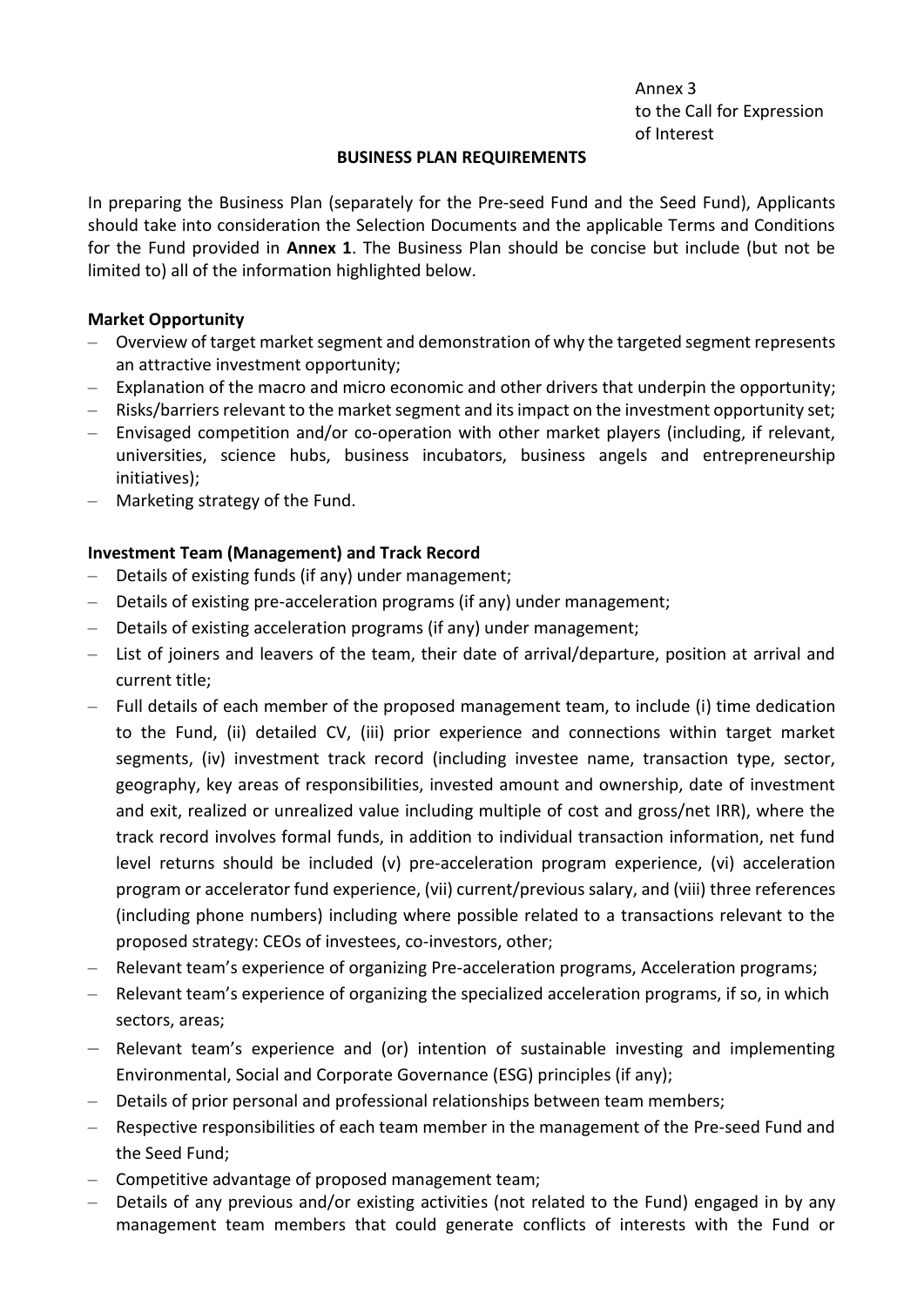otherwise place time demands on the team members; measures proposed to deal with potential conflicts of interest;

- Planned location of team members, and their ability to communicate in English and Lithuanian;
- Timeline for finalization of team and establishment of office in Lithuania, if relevant;
- Details of any hiring needs/plans.

# **Fund's Structure & Terms**

- Description of governance and legal structure for all Fund related entities foreseen (including governing laws);
- Main economic terms, including (i) proposed management costs and fee during and post Investment Period (management fees paid to the Fund Manager and operating expenses of the each fund shall be calculated separately) and operational budget of the Pre-seed Fund (with separately indicated Grant budget) and the Seed Fund (ii) proposed Hurdle rate percentage per annum, (iii) any profit share (carried interest) as well as any catch up mechanism for the Fund Manager and any proposed allocation of any state aid incentives (if any) between private investors and the Fund Manager, including the calculation methodology for each respectively;
- Indicative investment by the Fund Manager and the team into the Fund;
- Indicative investment from the Financial Instrument requested under this Call for Expression of Interest;
- Details on the proposed shareholders/ownership of the Fund Manager and investment advisor entities and the distribution of carried interest (if any);
- Proposed domiciliation and legal form of the Pre-seed Fund and the Seed Fund, Fund Manager and any advisory entity, including the rationale for choosing the proposed legal structure of the funds;
- Detailed operational budget for the Fund Manager, to include details of proposed remuneration of all investment professionals;
- Pre-acceleration program terms and conditions, including budget with inter alia the amount allocated for Grants;
- Acceleration program terms and conditions, including budget;
- Proposed timeline of the Pre-seed Fund and the Seed Fund activities;
- Proposed Investment Committee membership and voting mechanics;
- Independence of the management team, notably as regards investment decisions;
- Details of any other proposed boards/advisors the Pre-seed Fund and the Seed Fund will have, including how individuals will contribute to the funds (including time and financial commitment) and be compensated.

## **Fund Investment Strategy**

- Overview of proposed strategy including how it fits within the economic and social context of the country;
- Appropriate target and minimum viable size of the Pre-seed Fund and the Seed Fund to execute the strategies including the rationale for that assessment;
- Overview of industry sectors which are expected to present particular opportunities for the Preseed Fund and the Seed Fund;
- Development stage of investment opportunities;
- Envisaged financial instruments (equity, quasi-equity) to be utilized and stakes to be acquired, including expected control rights and protective measures;
- Competitive positioning of strategy vis a vis other finance providers;
- Target number of investments, capital deployment rate (including reserves and follow-on investments policy) and portfolio composition;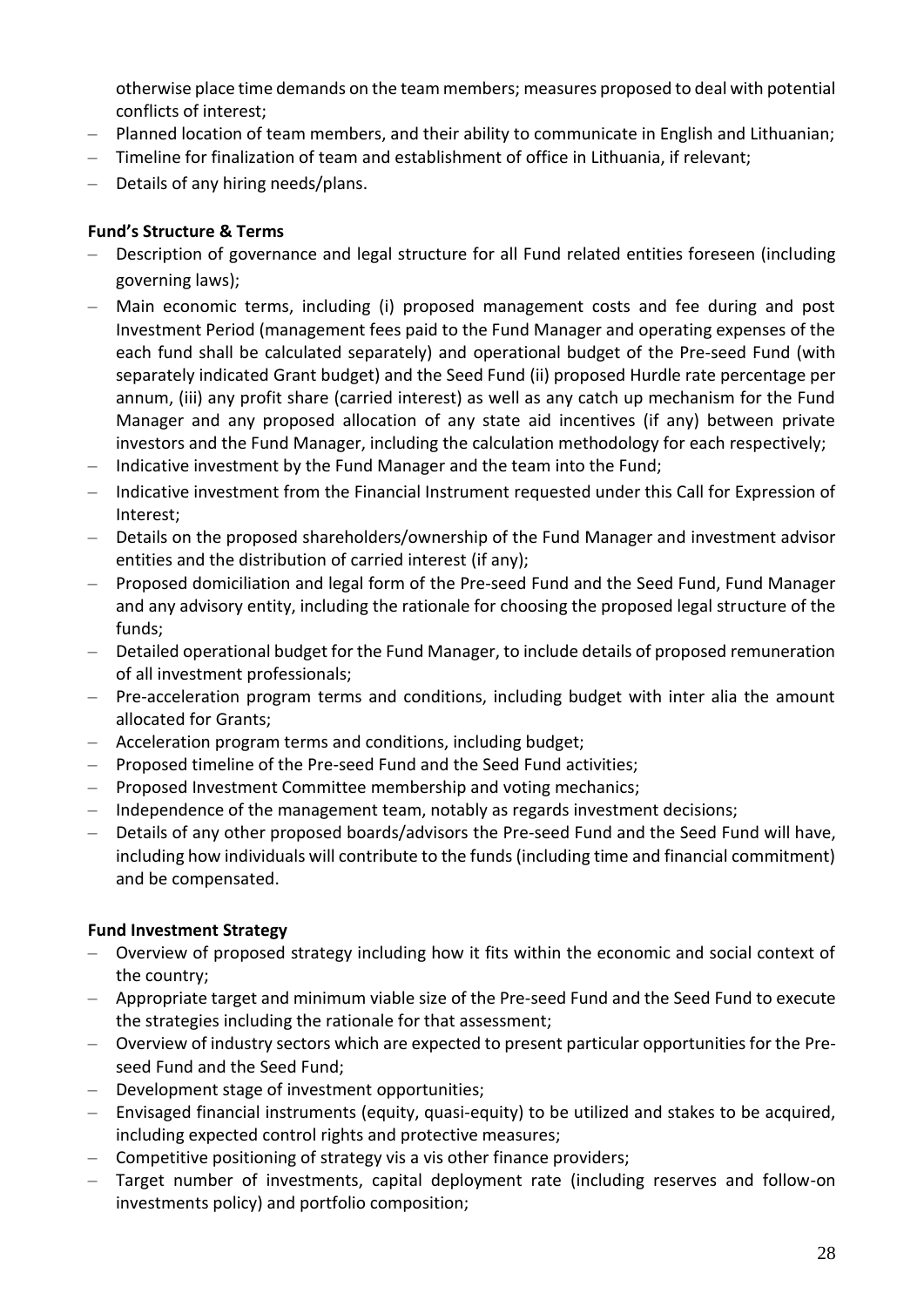- Terms and conditions applied in relation to the financing provided to Final Recipients, including pricing (if any);
- Ability to add value to Final Recipients, create access to corporates or international accelerators or markets for scouting and attract additional mentors into the Fund activities and Preacceleration program and Acceleration programs;
- Description of the Pre-acceleration program (including all activities and criteria for Participants, Grants' allocation details and criteria);
- Description of the Acceleration program (including all activities and criteria for Pre-seed Fund Final Recipients);
- Link between:
	- o Pre-acceleration program Participants and those Participants who have received Grants;
	- o Acceleration program and Pre-seed Fund Final Recipients;
	- o Pre-acceleration program Participants and Pre-seed Fund Final Recipients;
	- o Pre-seed Fund Final Recipients and Seed Fund Final Recipients;
- Expected holding period of investments;
- Expected exit route for investments;
- Target/expected returns and how they will be generated;
- Indicative investment pipeline including, for each opportunity: name, sector, transaction type, indicative commitment, indicative stake, source of opportunity, indicative value creation plan, and potential exit route;
- Risks related to implementing the investment strategy and planned risk management measures, including in relation to risk diversification for the funds' capital and any sector or exposure limits;
- Measures to avoid double funding from other public funding mechanisms in implementing investments;
- Minimum and maximum investments size for the Pre-seed Fund Final Recipients and the Seed Fund Final Recipients.

## **Investment Processes**

- $-$  Expected source(s) of deal flow;
- Overview of investment process from origination to signing;
- Overall strategy and key focal points of due diligence;
- Expected use of third party advisors and their roles in the investment process;
- Proposed procedures for evaluation of eligible investments criteria and State Aid requirements applicable to the Final Recipients;
- Post-investment management of portfolio companies, including approach to monitoring, value-creation, and involvement in governance bodies;
- Anticipated involvement in strategy, finance and/or operations of investee companies;
- Proposed procedures for application of planned money laundering prevention, anti-terrorism and anti-tax fraud standards and legislation in the implementation of the Financial Instrument;
- Proposed approach to corporate governance and financial transparency in investee companies;

# **Fundraising**

- Proposed financial commitment to the Pre-seed Fund and the Seed Fund by the Fund Manager and the team;
- Potential investors in the Fund, fundraising strategy and the stage of approval of potential investors considering an investment in the Pre-seed Fund and/or the Seed Fund and any conditionalities or special economic or governance rights attached to such commitments;
- Expected timing for achieving required additional private investors' investment and beginning of the operations;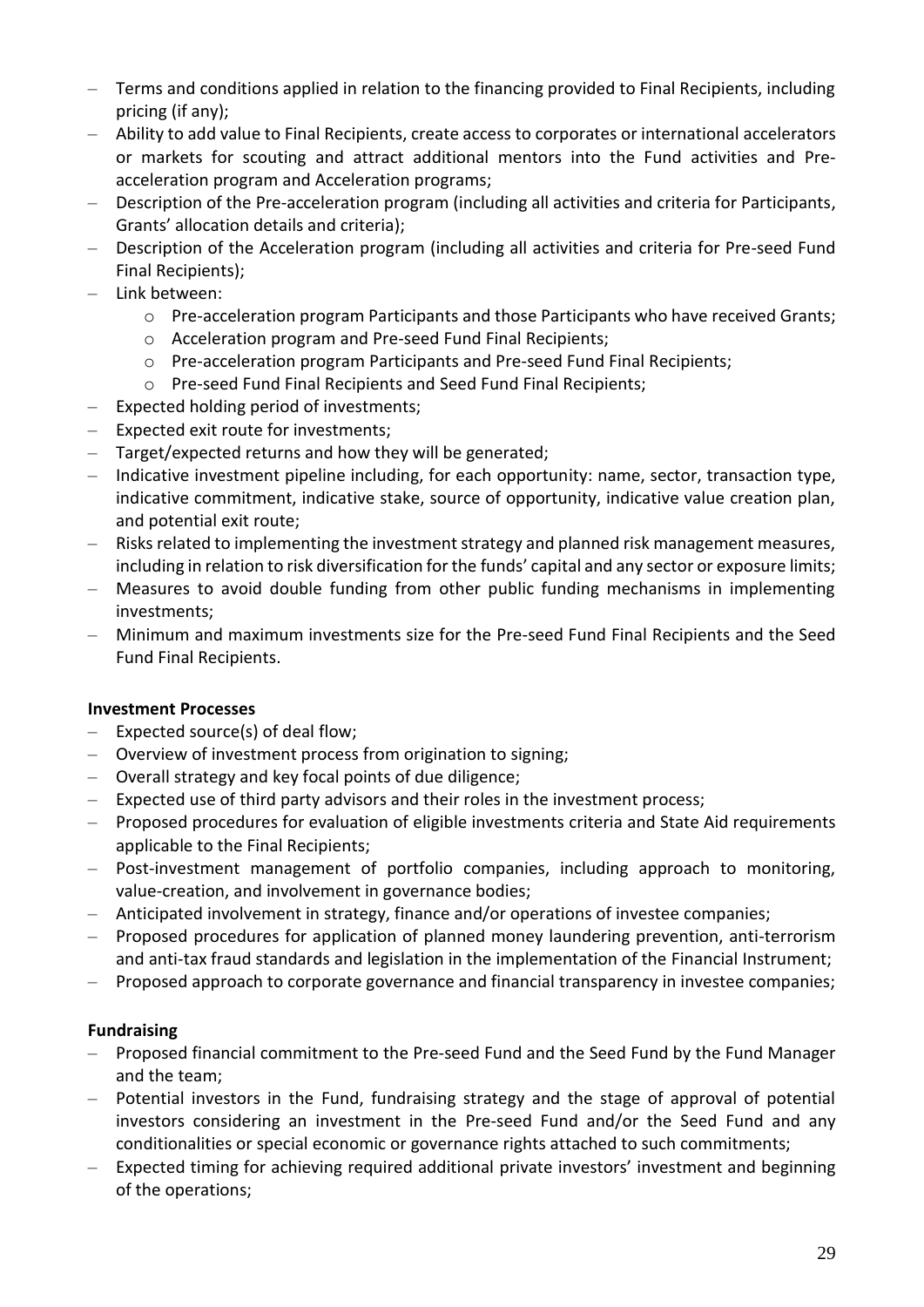Details to be disclosed when describing Pre-acceleration program and Acceleration program:

# **Pre-acceleration program**

- Proposed means for the implementation of Pre-acceleration program activities (corresponding to the Requirements for the Pre-acceleration program) and anticipated co-operation with the other ecosystem participants;
- the timeline of the Pre-acceleration program activities and events;
- potential Participants' pipeline generating sources, Participants' selection and team coaching method;
- details of allocation and overall budget of the Grants;
- number of coaches, experts and advisors, etc. of the Pre-acceleration program.

## **Acceleration program**

- Proposed means for the implementation of Acceleration program activities (corresponding to the Requirements for the Acceleration program) for the Pre-seed Fund Final Recipients and anticipated co-operation with other ecosystem participants;
- Proposed means for the implementation of Acceleration program activities (corresponding to the Requirements for the Acceleration program) to the deep technology and (or) life sciences industry and (or) renewable energy industry for the Pre-seed Fund Final Recipients and anticipated co-operation with other ecosystem participants (if any);
- the timeline of the Acceleration program activities;
- a number, content, etc. of the Acceleration programs (that includes at least company building, legal, fundraising, pitch, sales and product etc. trainings, consulting or lectures);
- number of mentors and technology experts to support the selected Pre-seed Fund Final Recipients on such issues as development, improvement and testing of the business idea, products, team and business model in order to prepare these Pre-seed Fund Final Recipients for attracting of external financing.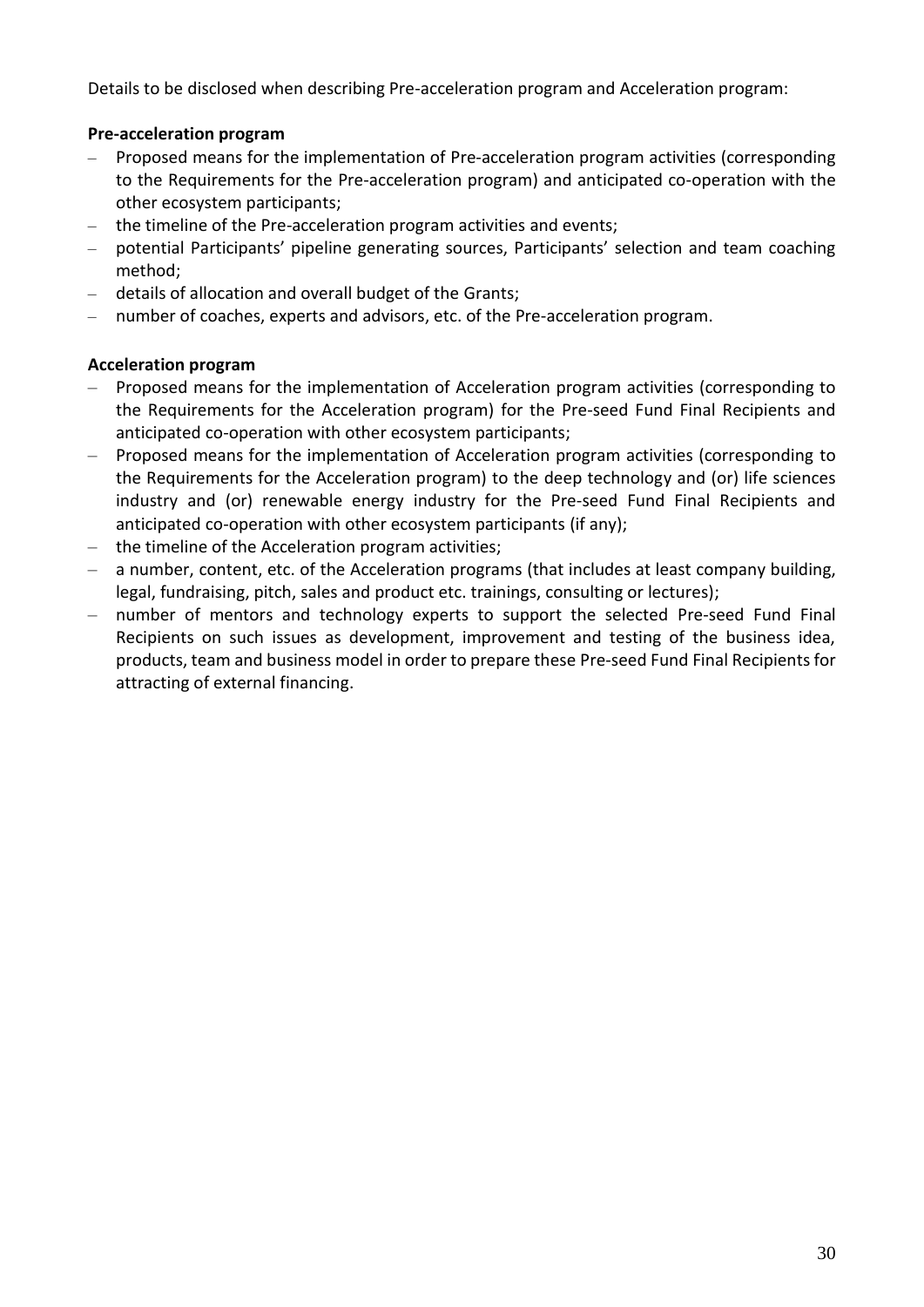Annex 4 to the Call for Expression of Interest

#### (Name of the Applicant)

(Legal form, registered office and contact details of the Applicant)

UAB INVESTICIJŲ IR VERSLO GARANTIJOS

#### **DECLARATION PART A**

(to be completed by the person authorized to represent the Applicant (if a legal entity) or by the Applicant (if a natural person) as well as by all other team members)

\_\_\_\_\_\_\_\_\_\_\_\_\_

(Date)

1. I, \_\_\_\_\_\_\_\_\_\_\_\_\_\_\_\_\_\_\_\_\_\_\_\_\_\_\_\_\_\_\_\_\_\_\_\_\_\_\_\_\_\_\_\_\_\_\_\_\_\_\_\_\_\_\_\_\_\_\_\_\_\_, 3 do hereby certify that [I]/[\_\_\_\_\_\_\_\_\_\_\_\_\_\_\_\_\_\_\_\_\_\_\_\_\_\_\_\_\_ supervised or represented by me],<sup>4</sup> and participating in the Selection for the Fund Manager of the Financial Instrument "Accelerator 2" by UAB INVESTICIJŲ IR VERSLO GARANTIJOS (code 110084026, with its registered address at Konstitucijos av. 7, Vilnius, Lithuania) (hereafter referred as **INVEGA)**:

- a) possess no criminal conviction (or the criminal conviction has expired or has been repealed), or in the course of the past five years, no court judgment has been passed or has come into effect for the participation in, organization or commanding of a criminal association, for a bribery, bribery through an intermediary, fraud, the use of a credit, loan or an earmarked support not according to its purpose or not in accordance with the set procedure, credit fraud, failure to pay taxes, submission of false data on the income, profit or property, failure to submit a return, report or any other document, the acquisition or disposal of a property that came into possession by virtue of criminal activities, or legalization of moneys or property acquired by way of criminal activities;
- b) have met all obligations related to the payment of taxes, including social insurance contributions, in compliance with the requirements applicable in the country in which the Applicant is registered (if a legal entity) or resides (natural person) and in the Republic of Lithuania. The Applicant (if a legal entity)/I (if a natural person) shall be considered to have met the obligations related to the payment of taxes, including social insurance contributions, if the amount of outstanding obligations is lower than EUR 50;
- c) possess no criminal conviction (or the criminal conviction has expired or has been repealed) for bankruptcy;

<sup>&</sup>lt;sup>3</sup> Insert official title, first name and surname of the person authorized to represent the Applicant (if a legal entity) or of the Applicant (if a natural person) or the relevant team member

<sup>&</sup>lt;sup>4</sup> Insert name of the Applicant (if a legal entity) or delete, as appropriate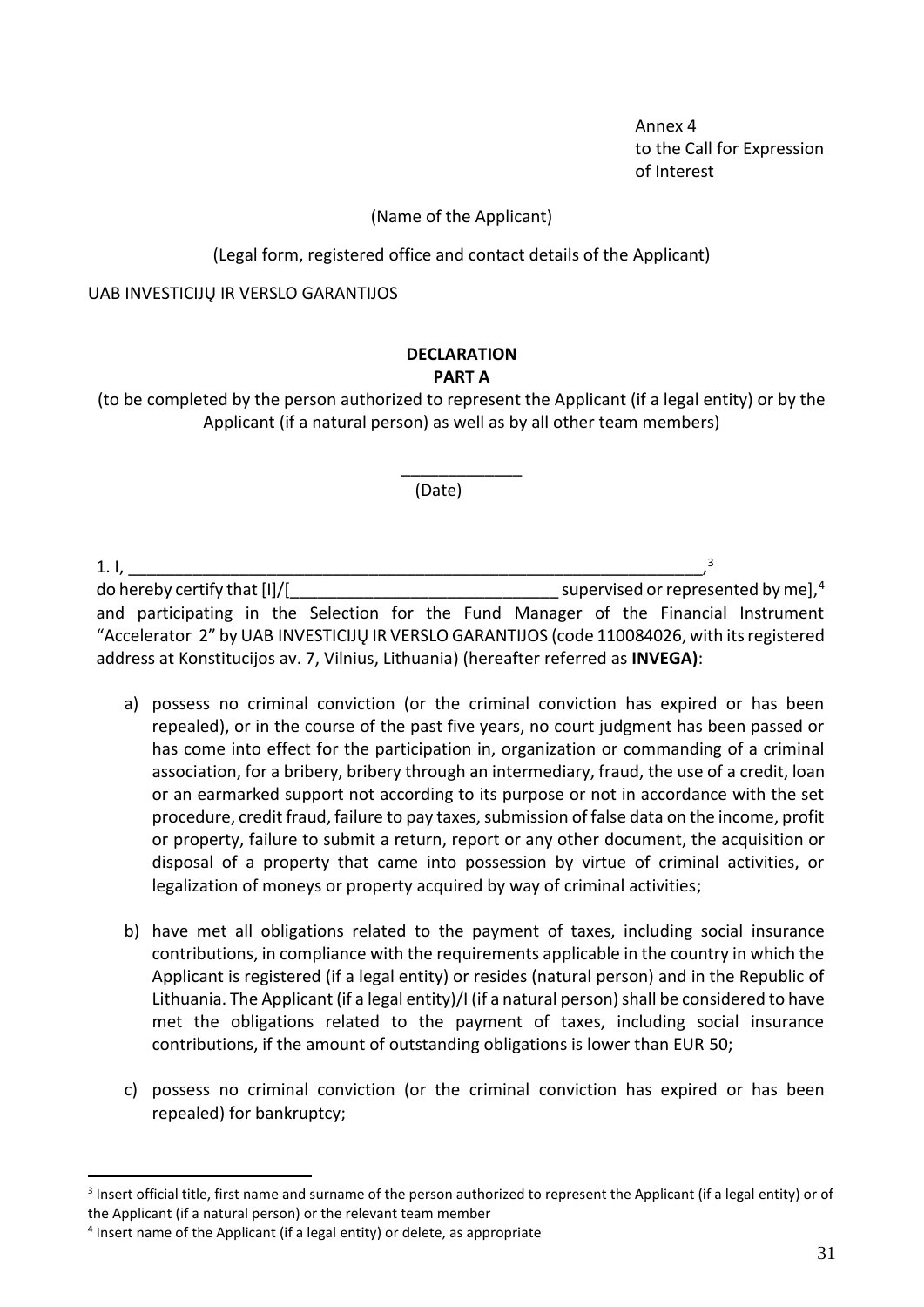- d) have not been declared bankrupt or is not being wound up (if a legal entity), have not concluded a peaceful settlement agreement with creditors (an agreement between the Applicant (if a legal entity)/me (if a natural person) and creditors whereby the Applicant assumes (if a legal entity)/I assume (if a natural person) certain obligations and creditors agree to postpone, reduce or withdraw their claims), have not suspended or restricted its operations (if a legal entity), or it is not in an equivalent or similar situation under the laws of the country wherein it is registered (if a legal entity)/I (if a natural person) reside. The Applicant has not (if a legal entity)/I have not (if a natural person) been subject to restructuring (if a legal entity), bankruptcy proceedings or extrajudicial bankruptcy proceedings, no forced liquidation procedure (if a legal entity) or arrangement with creditors has been sought, and the Applicant has not (if a legal entity)/I have not (if a natural person) been subject to any equivalent procedures under the laws of the country wherein the Applicant is registered (if a legal entity)/I reside (if a natural person);
- e) possess no record of criminal conviction (or the conviction has expired or has been repealed), in the course of the past five years (if a natural person), or no court judgment in respect of the Applicant (if a legal entity)/me (if a natural person) has been passed or has come into effect in relation to criminal acts regarding property, property rights and property interests, intellectual or industrial property, economics or business procedure, financial system, civil service or public interests;
- f) am not guilty of any grave professional misconduct proven by any legal means. The term "grave professional misconduct" used herein means a violation of professional ethics where less than one year has passed from the moment of recognising the Applicant (if a legal entity)/me (if a natural person) as being non-compliant with the norms of professional ethics, or a violation of competition, labour, occupational safety and health, environmental legislation, for which the Applicant (if a legal entity) has/I have (if a natural person) been imposed an administrative penalty or an economic sanction imposed by the laws of the Republic of Lithuania, where the decision to impose such a sanction became effective less than one year ago. In the event that the Applicant has (if a legal entity)/I have (if a natural person) violated Article 5 of the Law of the Republic of Lithuania on Competition, such violation under this paragraph shall be considered to be a grave professional misconduct if less than three years has elapsed from the effective date of the decision to impose the sanction provided for in the Law of the Republic of Lithuania on Competition. In the event that the Applicant (if a legal entity) or the shareholder of the Applicant holding the majority of votes in the meeting of the Applicant's (if a legal entity) shareholders has been found guilty of a fraudulent bankruptcy within the meaning of the Law of the Republic of Lithuania on Enterprise Bankruptcy, such violation under this paragraph shall be considered to be a grave professional misconduct if less than three years has elapsed from the effective date of the court judgment;
- g) have not concluded a peaceful settlement agreement with creditors, have not suspended or restricted its operations, or it is not in an equivalent or similar situation under the laws of the country wherein it is registered, it does not seek forced liquidation procedure or arrangement with creditors, or it has not been subject to analogous procedures under the laws of the country wherein it is registered, and it is not guilty for any grave professional misconduct (competition, labour, occupational safety and health, environmental legislation), for which the Applicant (if a legal entity) has/I have (if a natural person) been imposed an administrative penalty or an economic imposed by the laws of the Republic of Lithuania, where the decision to impose such a sanction became effective less than one year ago, and the Applicant (if a legal entity) has/I have (if a natural person) been imposed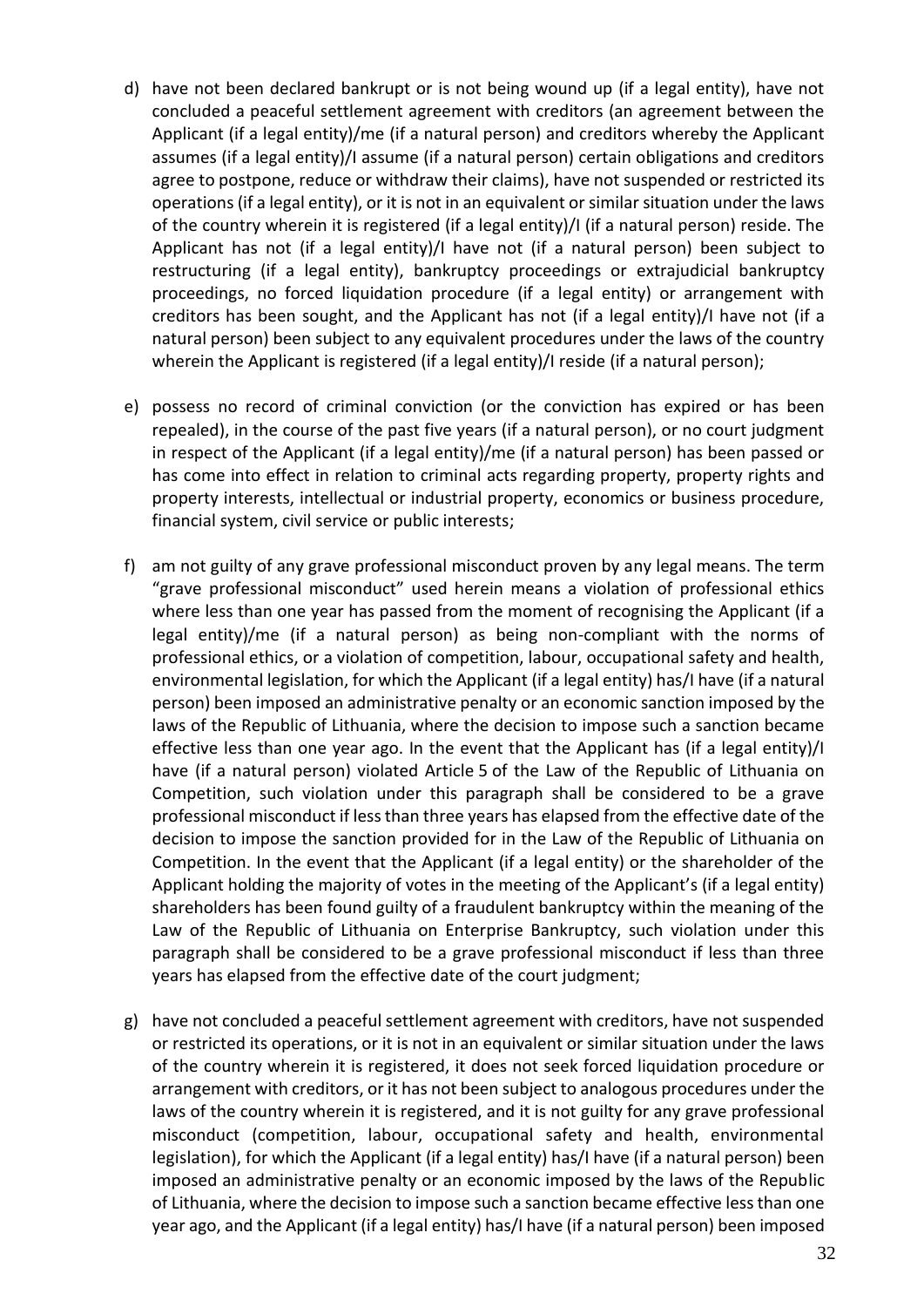an economic sanction for the violation of Article 5 of the Law of the Republic of Lithuania on Competition, where less than three years has elapsed from the effective date of the decision imposing this sanction;

- h) have not to its (if a legal entity)/my (if a natural person) knowledge, been listed in the central exclusion database, established under Commission Regulation (EC, Euratom) No 1302/2008 of 17 December 2008 on the central exclusion database;
- i) have not been listed on any sanctions list or internationally recognized "black list".

2. I am aware that if the declaration submitted by me is false, the Expression of Interest shall be rejected.

3. The Applicant (if a legal entity)/I (if a natural person) shall be held liable for the failure to provide correct information in the Declaration under the procedure laid down by law.

4. Should a group of legal entities or natural persons participate in the Selection as an Applicant, the Declaration shall be completed by each member of the group of legal entities or natural persons separately.

5. I (if a natural person) hereby unconditionally agree, that INVEGA and competent authorities shall apply for and receive my personal data and information from any state register and private data base that are necessary for the purpose of evaluation of the Expression of Interest and/or Selection procedures, including, but not limiting, all information proving the above declarations. Nevertheless, upon request of INVEGA I hereby conform and agree to additionally submit any and all necessary certificates and data extracts from any state register or data base for the purpose of evaluation of the Expression of Interest and/or Selection procedures, including, but not limiting, all information proving the above declarations if such request shall be made by INVEGA.

6. I (if a natural person) confirm that I have been duly informed about the processing of my personal data and my rights related thereto, and hereby agree that INVEGA, as the data controller, shall process (including, without limitation, shall collect, record, accumulate, store, classify, group, combine, supplement and rectify, if necessary, disclose, if necessary, use, destroy or carry any other lawful action with) my personal data, including, without limitation my personal data, received by INVEGA from any third party. I agree that such processing of my personal data shall be implemented for the purpose of evaluation and/or accounting of the Expression of Interest and/or Selection and its ongoing implementation, and that my personal data may be transferred to the authorities implementing control functions in Lithuania and other countries in EEA under the respective inquiries.

7. Capitalized expressions used in this Declaration that are not otherwise defined shall have the meaning attributed to them in the Call for Expression of Interest, unless the context requires otherwise.

(Official duties of the person signing the Declaration, if applicable)

(Signature) (First name and surname)